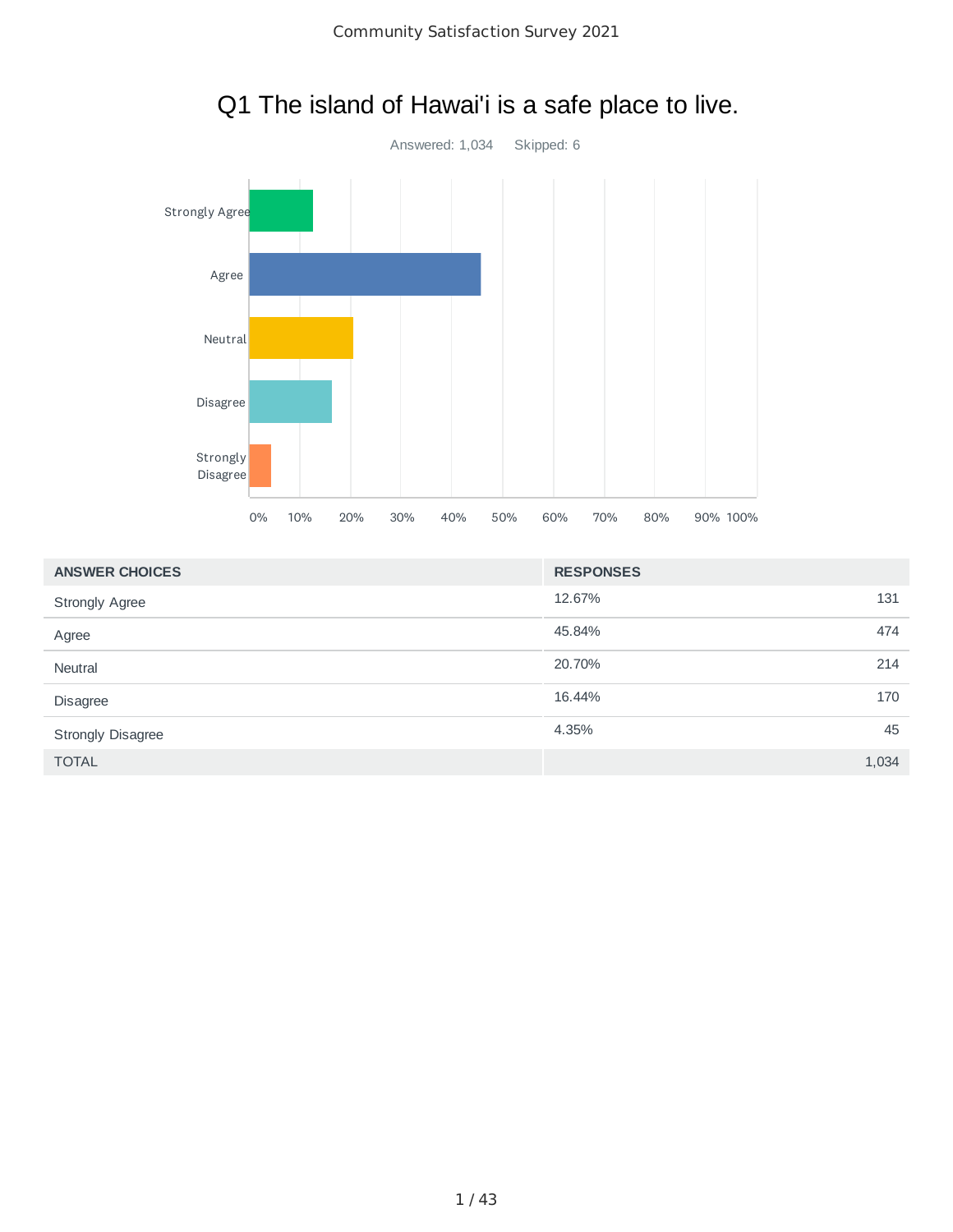

# Q2 The island of Hawai'i is a safe place to work.

| <b>ANSWER CHOICES</b>    | <b>RESPONSES</b> |       |
|--------------------------|------------------|-------|
| <b>Strongly Agree</b>    | 14.58%           | 150   |
| Agree                    | 50.73%           | 522   |
| <b>Neutral</b>           | 25.95%           | 267   |
| <b>Disagree</b>          | 7.29%            | 75    |
| <b>Strongly Disagree</b> | 1.46%            | 15    |
| <b>TOTAL</b>             |                  | 1,029 |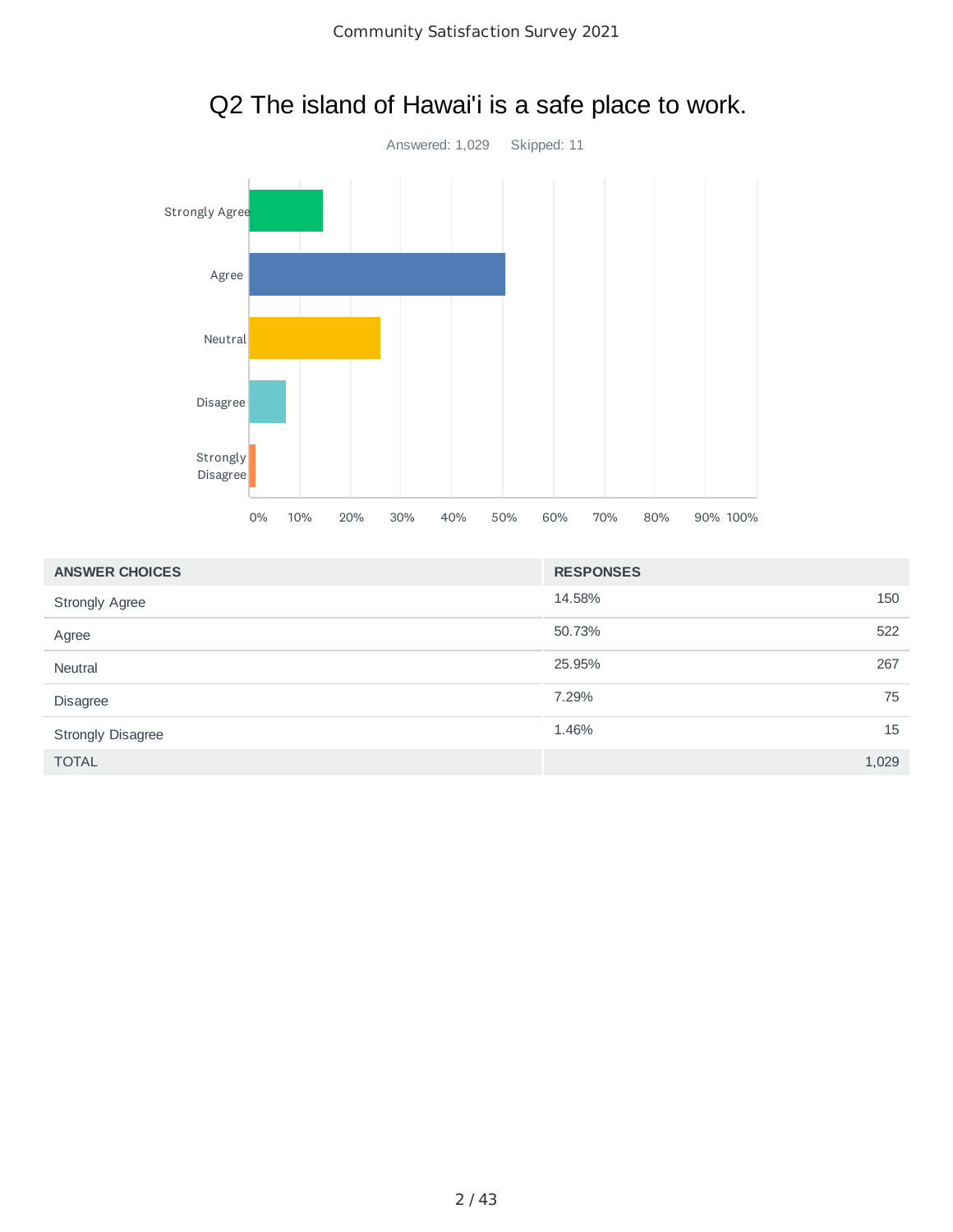

# Q3 The island of Hawai'i is a safe place to visit.

| <b>ANSWER CHOICES</b>    | <b>RESPONSES</b> |       |
|--------------------------|------------------|-------|
| <b>Strongly Agree</b>    | 12.54%           | 128   |
| Agree                    | 47.70%           | 487   |
| Neutral                  | 22.62%           | 231   |
| <b>Disagree</b>          | 14.01%           | 143   |
| <b>Strongly Disagree</b> | 3.13%            | 32    |
| <b>TOTAL</b>             |                  | 1,021 |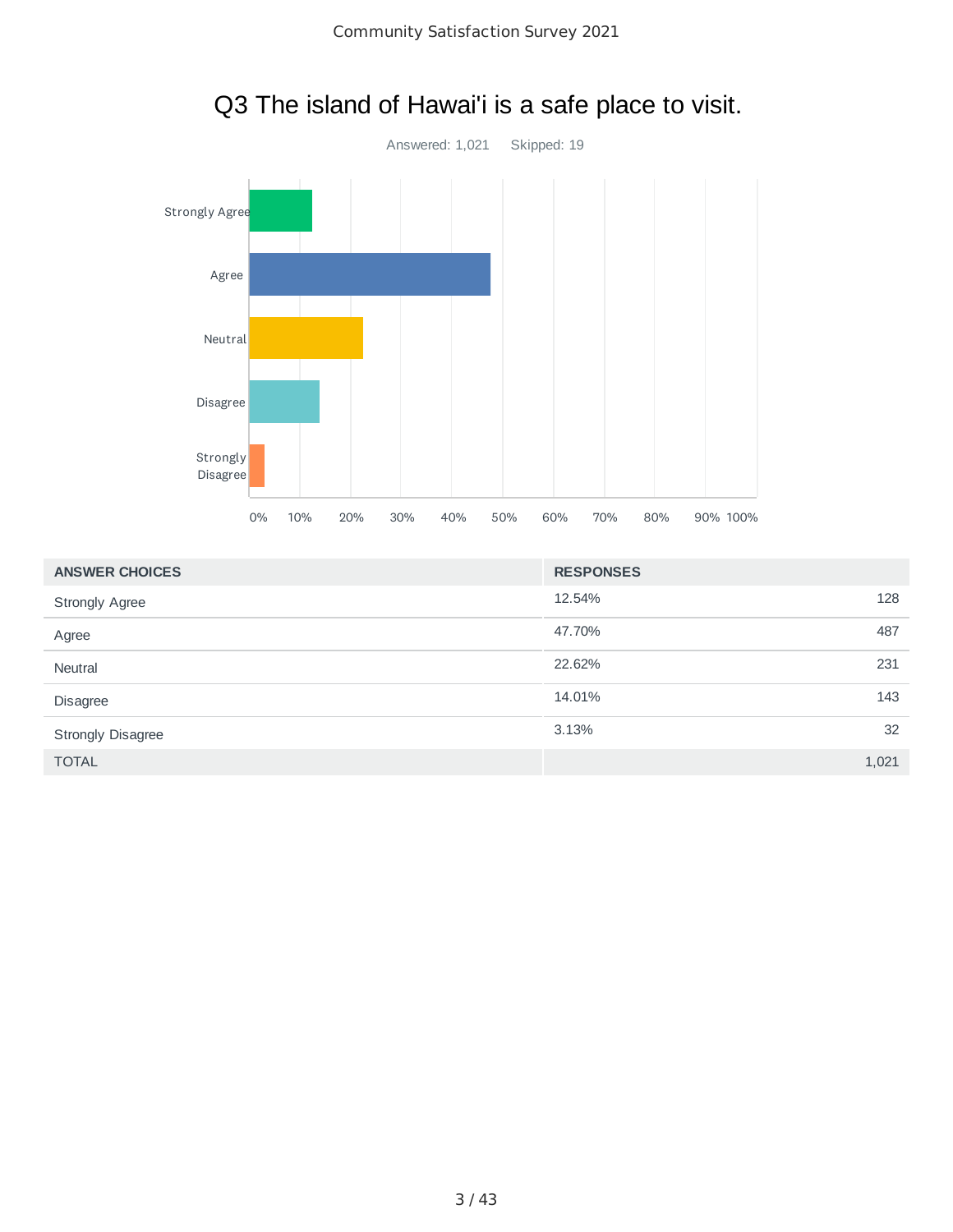#### Q4 Under what circumstances, if any, did you have contact with the Hawai'i Police Department during the past year? (Please scroll down and check all that apply).

Answered: 1,013 Skipped: 27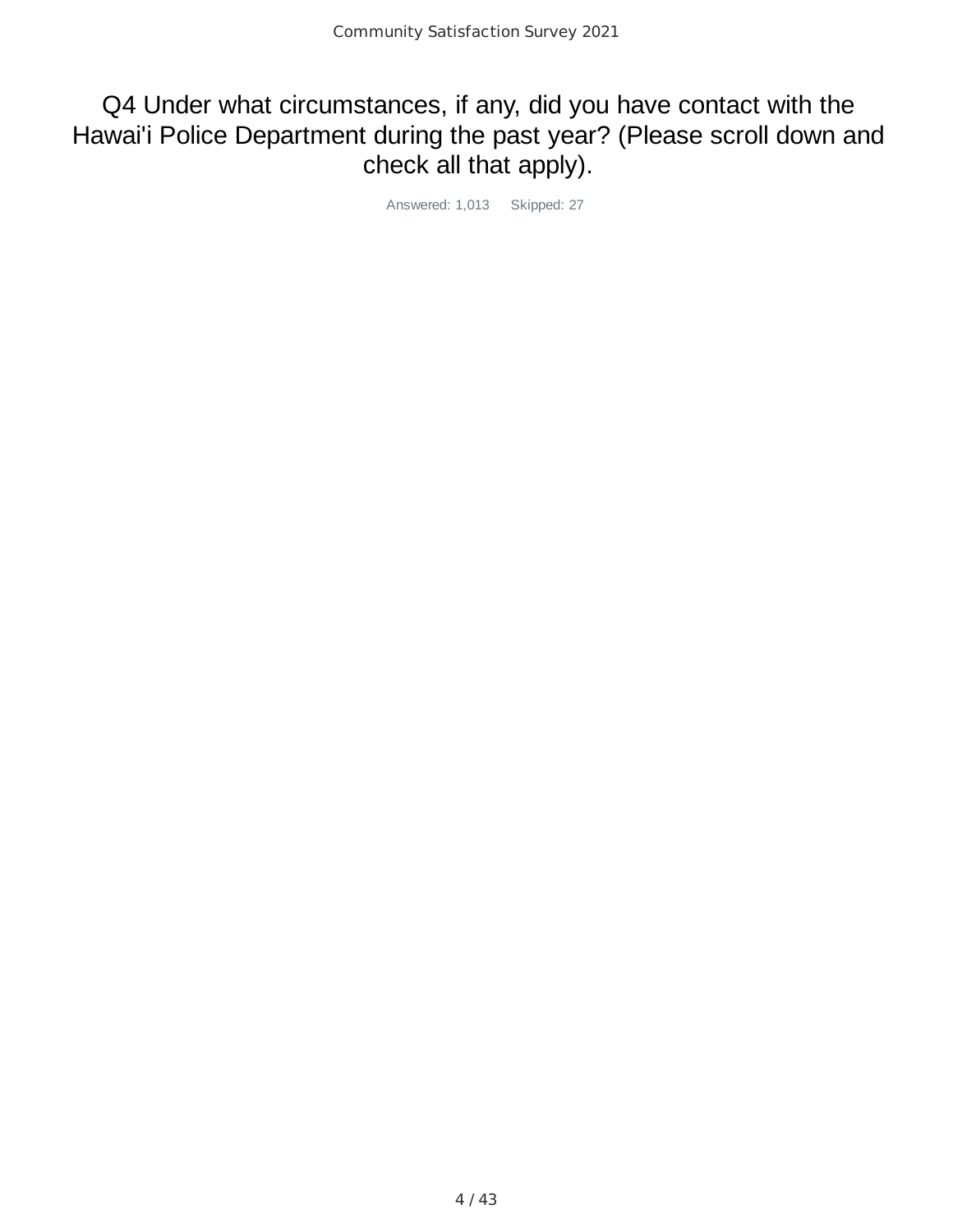#### Community Satisfaction Survey 2021

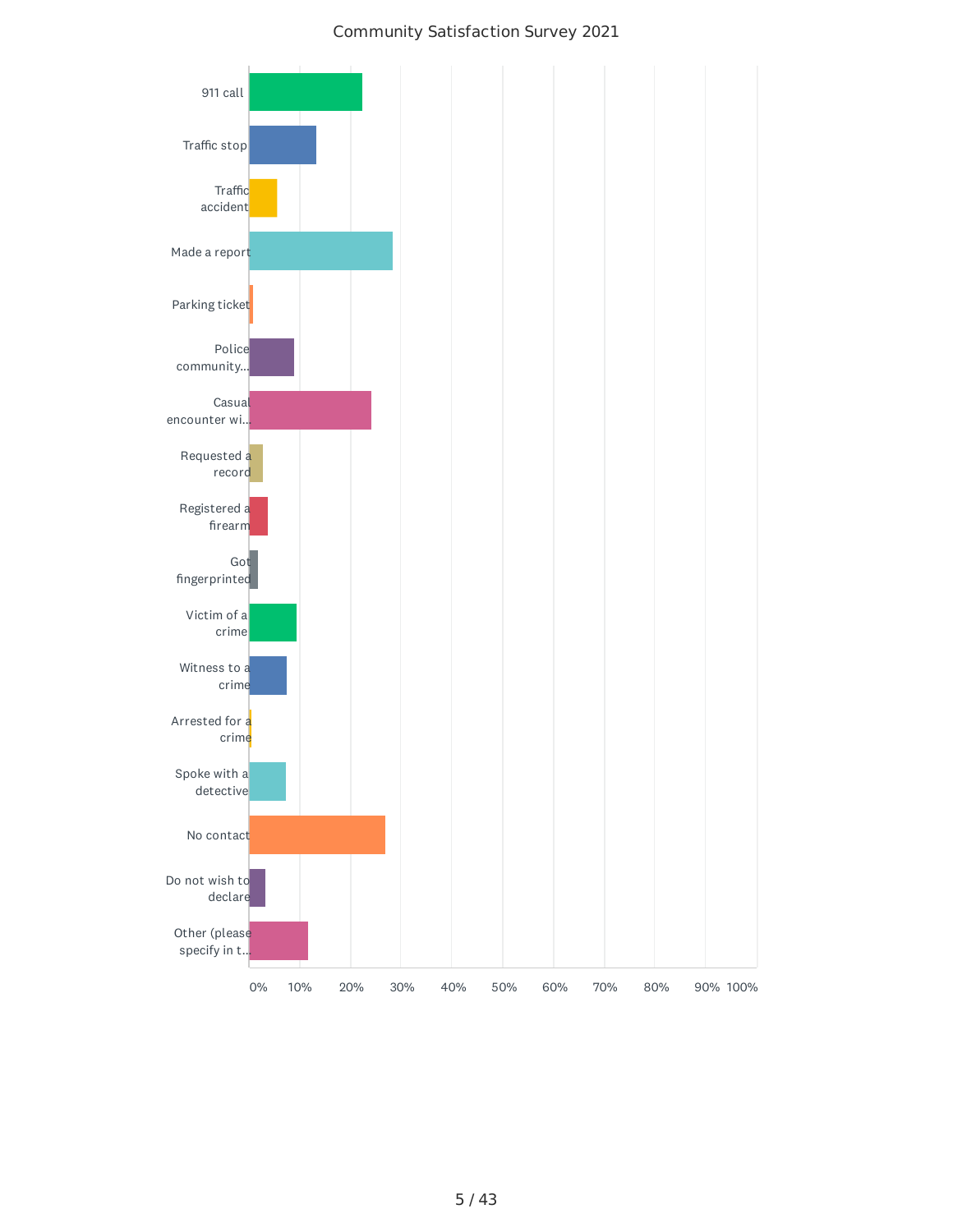#### Community Satisfaction Survey 2021

| <b>ANSWER CHOICES</b>                   | <b>RESPONSES</b> |                |
|-----------------------------------------|------------------|----------------|
| 911 call                                | 22.41%           | 227            |
| Traffic stop                            | 13.43%           | 136            |
| Traffic accident                        | 5.63%            | 57             |
| Made a report                           | 28.53%           | 289            |
| Parking ticket                          | 0.89%            | 9              |
| Police community program                | 8.98%            | 91             |
| Casual encounter with an officer        | 24.19%           | 245            |
| Requested a record                      | 2.86%            | 29             |
| Registered a firearm                    | 3.85%            | 39             |
| Got fingerprinted                       | 1.88%            | 19             |
| Victim of a crime                       | 9.38%            | 95             |
| Witness to a crime                      | 7.50%            | 76             |
| Arrested for a crime                    | 0.69%            | $\overline{7}$ |
| Spoke with a detective                  | 7.31%            | 74             |
| No contact                              | 27.05%           | 274            |
| Do not wish to declare                  | 3.36%            | 34             |
| Other (please specify in the box below) | 11.65%           | 118            |
| Total Respondents: 1,013                |                  |                |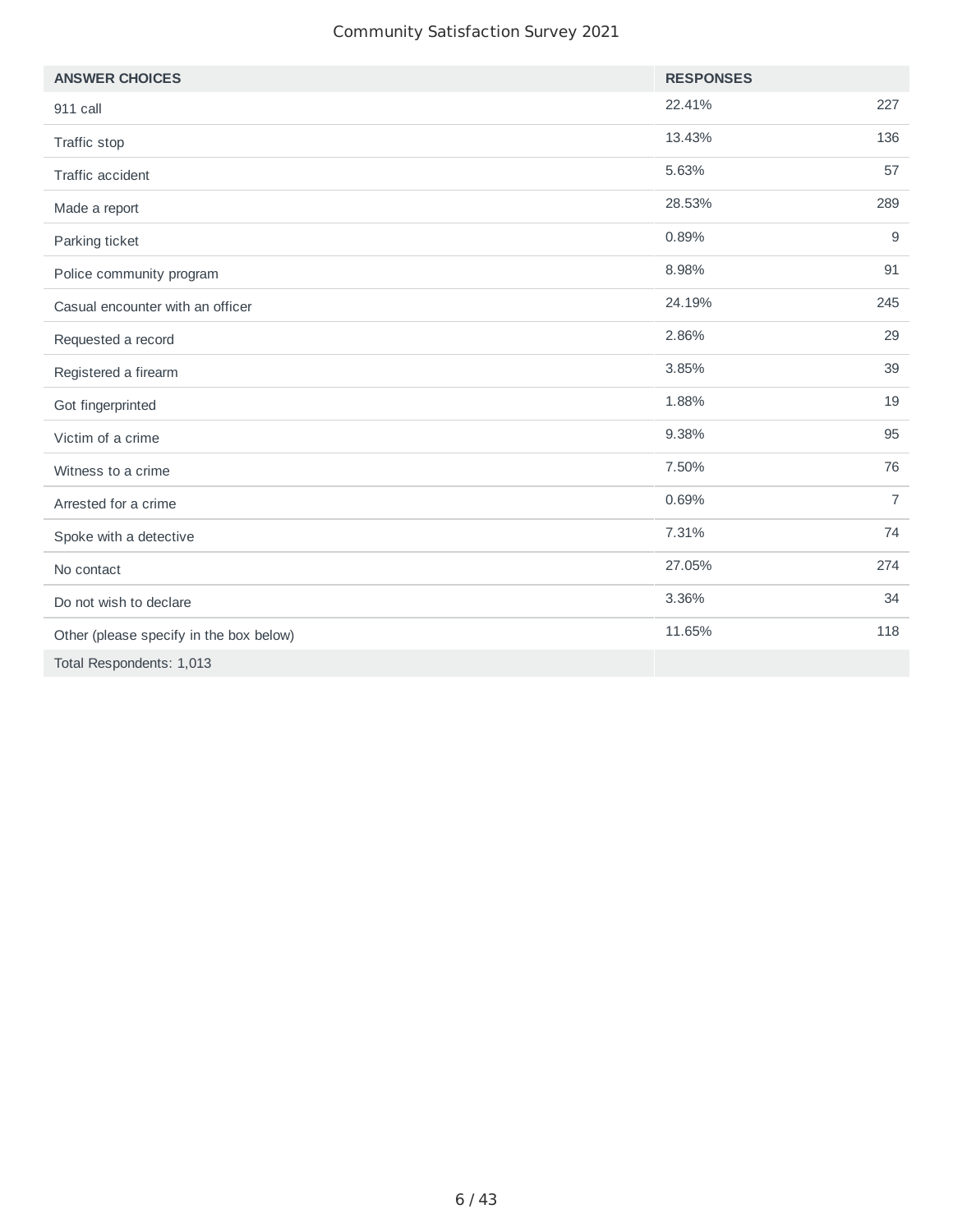### Q5 During the past year, did you have contact with a POLICE OFFICER from the Hawai'i Police Department?



| <b>ANSWER CHOICES</b> | <b>RESPONSES</b> |
|-----------------------|------------------|
| Yes                   | 65.98%<br>669    |
| <b>No</b>             | 34.02%<br>345    |
| <b>TOTAL</b>          | 1,014            |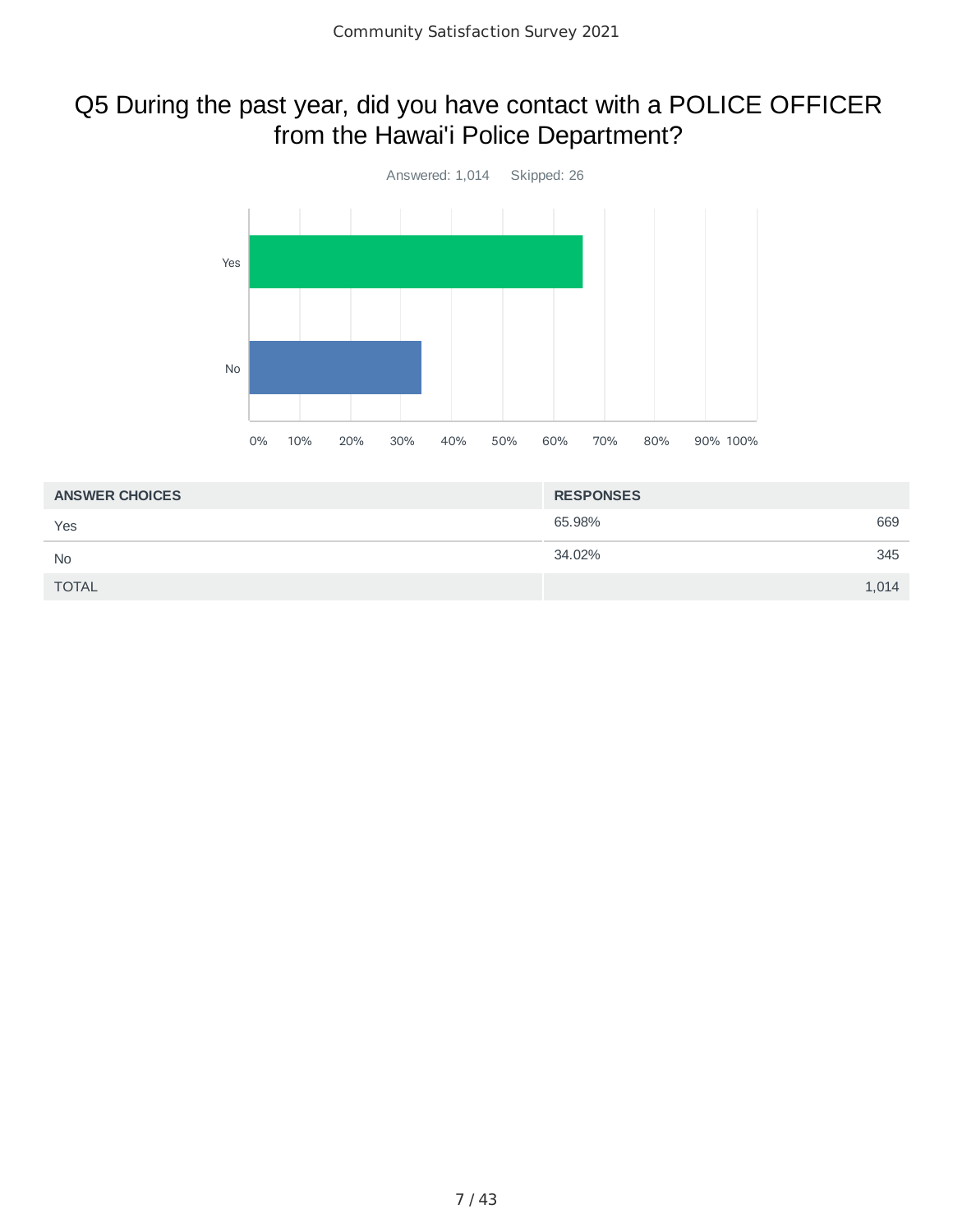## Q6 1. The officer(s) I had contact with expressed interest in helping me.



| <b>ANSWER CHOICES</b>    | <b>RESPONSES</b> |    |
|--------------------------|------------------|----|
| <b>Strongly Agree</b>    | 185<br>27.61%    |    |
| Agree                    | 25.97%<br>174    |    |
| Neutral                  | 118<br>17.61%    |    |
| Disagree                 | 11.19%           | 75 |
| <b>Strongly Disagree</b> | 12.09%           | 81 |
| Does Not Apply           | 5.52%            | 37 |
| <b>TOTAL</b>             | 670              |    |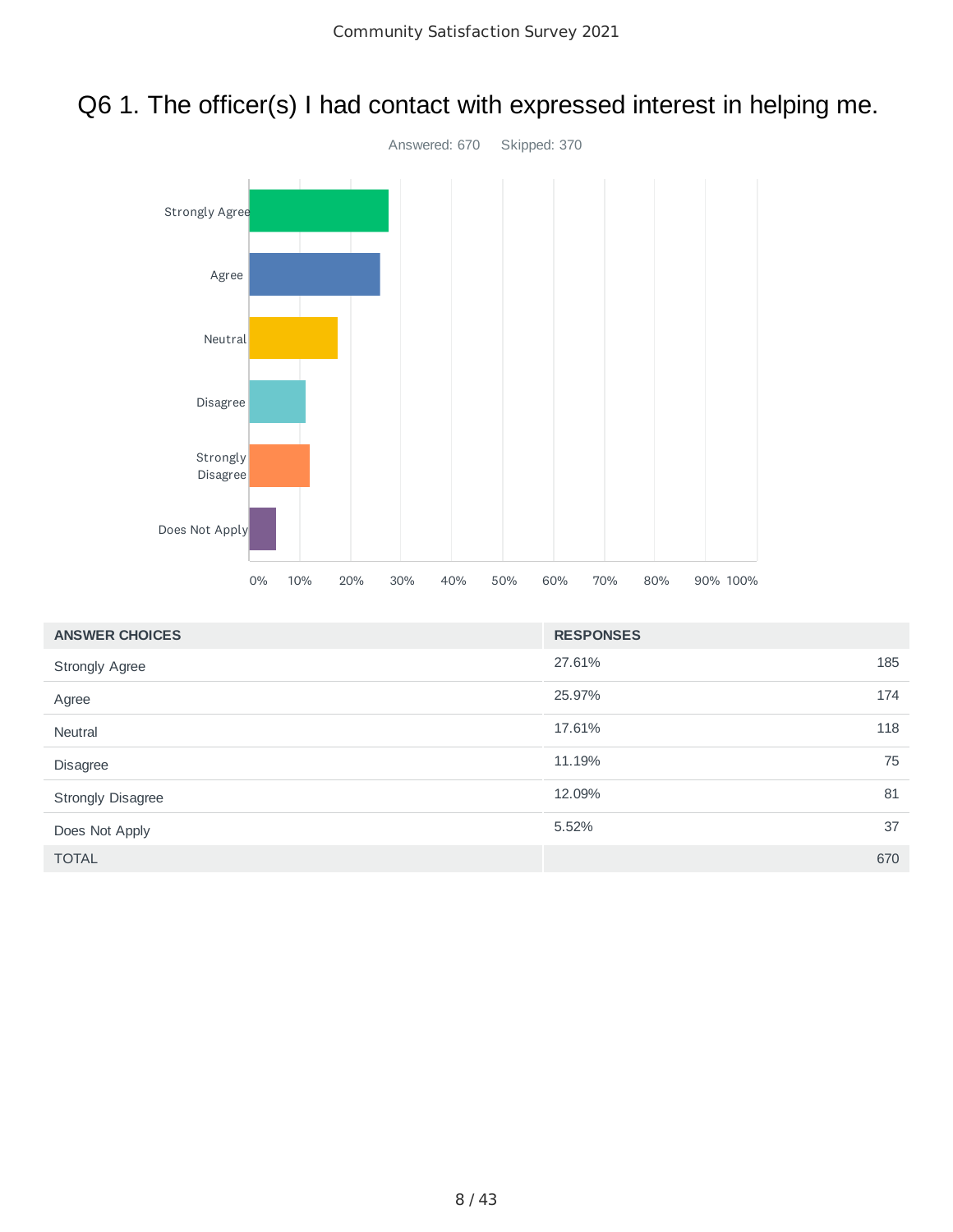

Does Not Apply

### Q7 2. The officer(s) I had contact with showed concern for my safety.

| <b>ANSWER CHOICES</b>    | <b>RESPONSES</b> |     |
|--------------------------|------------------|-----|
| <b>Strongly Agree</b>    | 24.28%           | 161 |
| Agree                    | 26.70%           | 177 |
| <b>Neutral</b>           | 20.36%           | 135 |
| Disagree                 | 10.86%           | 72  |
| <b>Strongly Disagree</b> | 10.11%           | 67  |
| Does Not Apply           | 7.69%            | 51  |
| <b>TOTAL</b>             |                  | 663 |

0% 10% 20% 30% 40% 50% 60% 70% 80% 90% 100%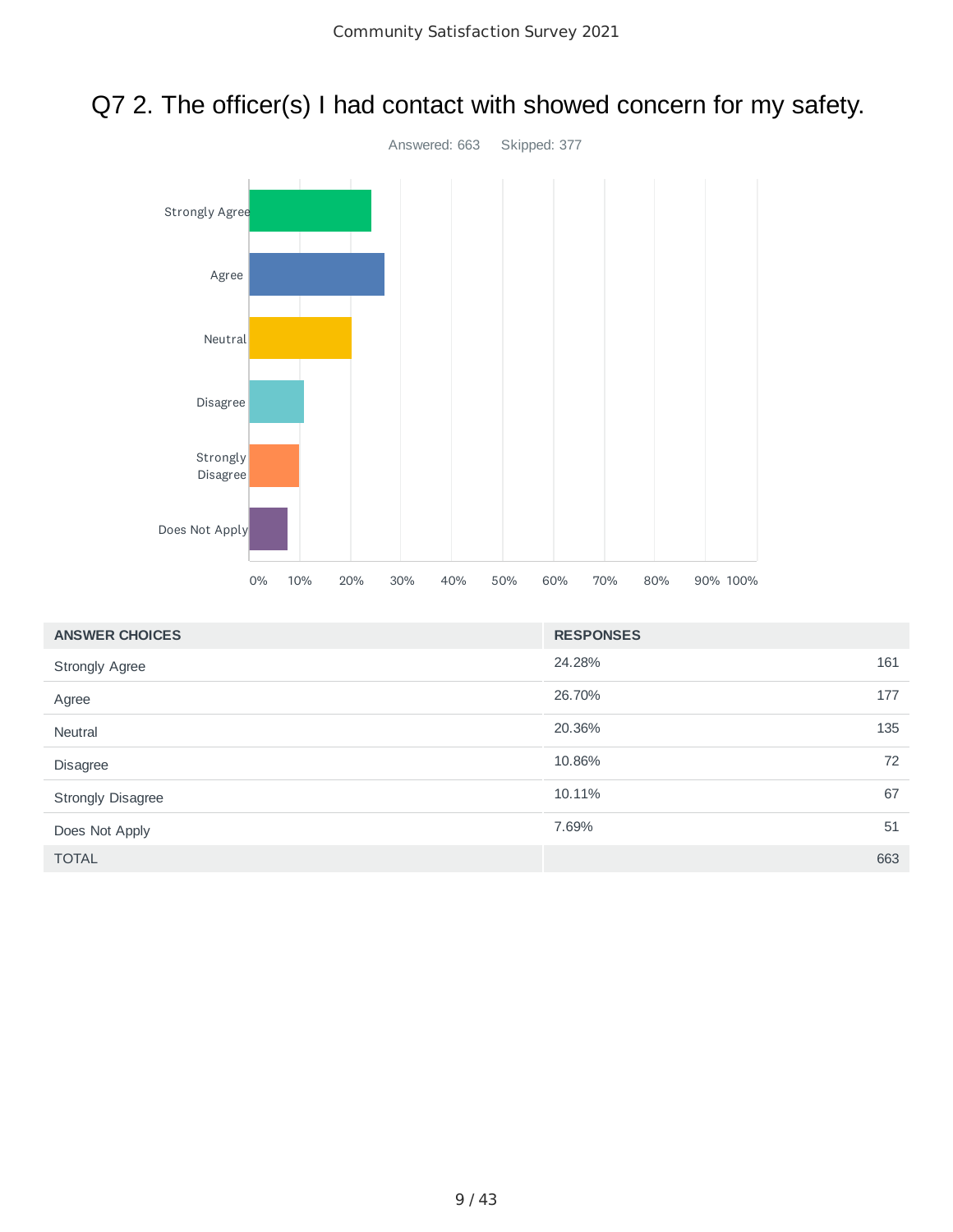

# Q8 3. The officer(s) I had contact with showed compassion.

| <b>ANSWER CHOICES</b>    | <b>RESPONSES</b> |     |
|--------------------------|------------------|-----|
| <b>Strongly Agree</b>    | 22.78%           | 149 |
| Agree                    | 29.05%           | 190 |
| Neutral                  | 19.57%           | 128 |
| Disagree                 | 12.69%           | 83  |
| <b>Strongly Disagree</b> | 11.93%           | 78  |
| Does Not Apply           | 3.98%            | 26  |
| <b>TOTAL</b>             |                  | 654 |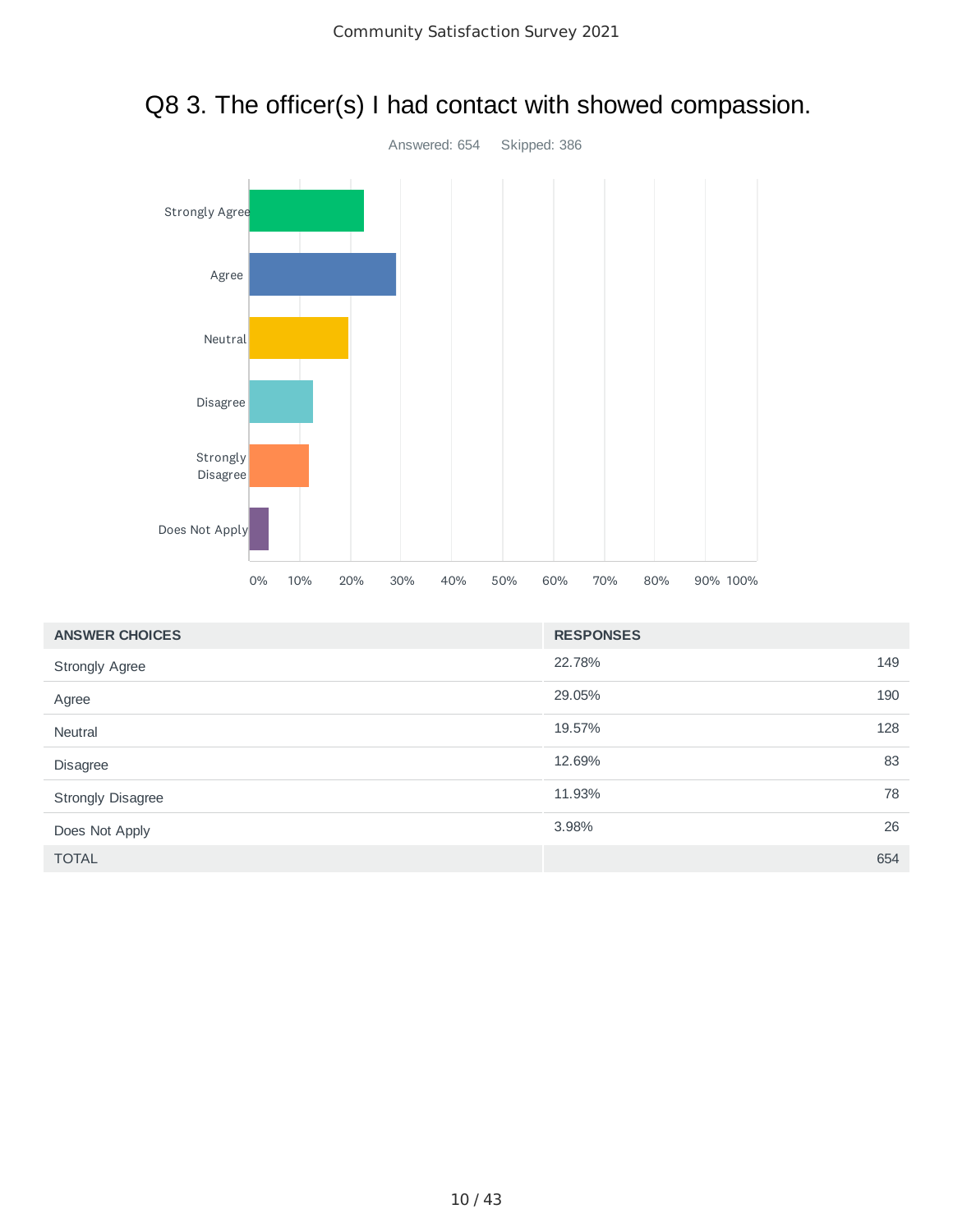



| <b>ANSWER CHOICES</b>    | <b>RESPONSES</b> |                |
|--------------------------|------------------|----------------|
| <b>Strongly Agree</b>    | 32.10%           | 209            |
| Agree                    | 33.79%           | 220            |
| <b>Neutral</b>           | 17.05%           | 111            |
| Disagree                 | 8.76%            | 57             |
| <b>Strongly Disagree</b> | 7.68%            | 50             |
| Does Not Apply           | 0.61%            | $\overline{4}$ |
| <b>TOTAL</b>             |                  | 651            |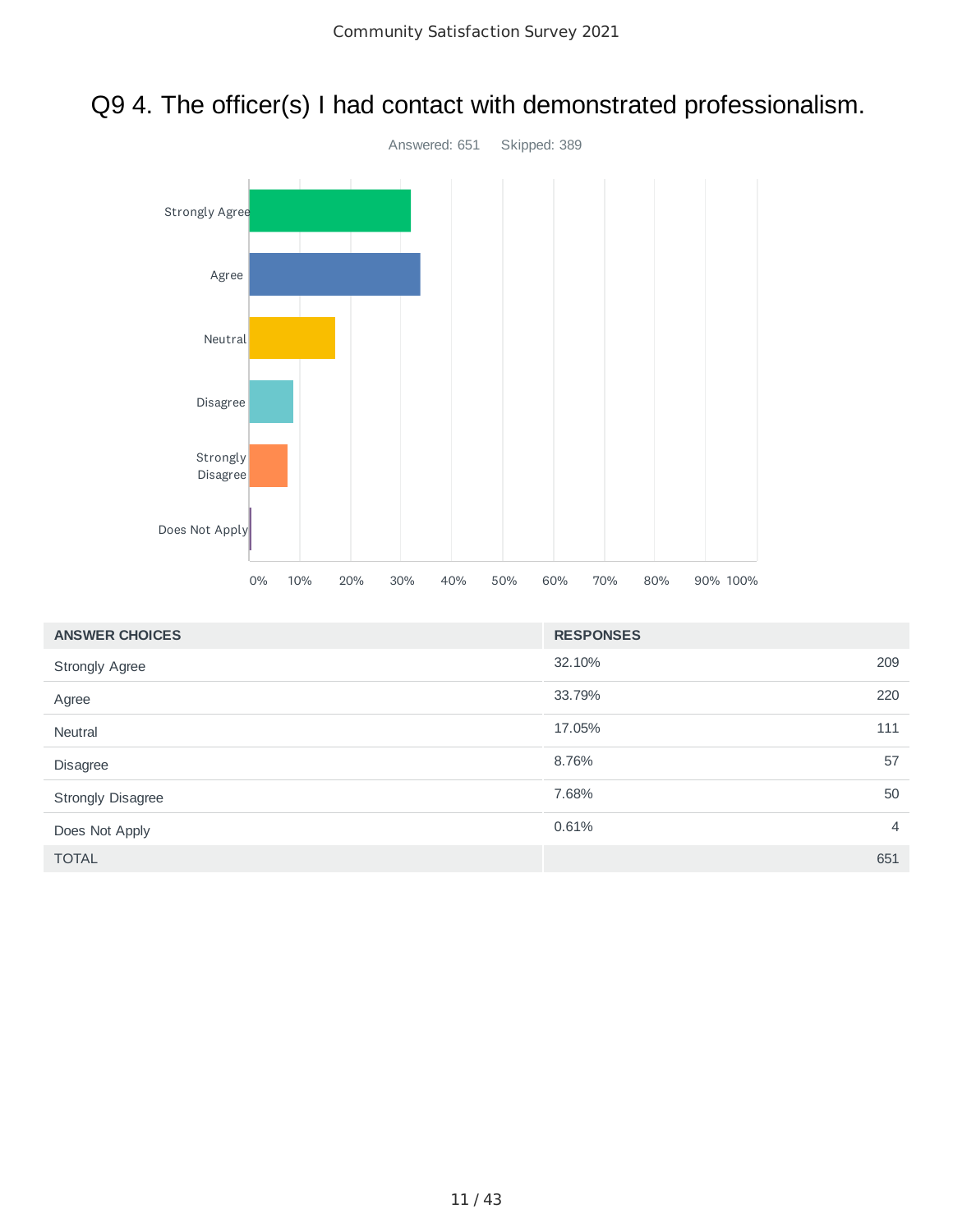

#### Q10 5. The officer(s) I had contact with demonstrated integrity.

| <b>ANSWER CHOICES</b>    | <b>RESPONSES</b> |     |
|--------------------------|------------------|-----|
| <b>Strongly Agree</b>    | 28.48%           | 184 |
| Agree                    | 28.33%           | 183 |
| Neutral                  | 21.05%           | 136 |
| Disagree                 | 8.98%            | 58  |
| <b>Strongly Disagree</b> | 9.44%            | 61  |
| Does Not Apply           | 3.72%            | 24  |
| <b>TOTAL</b>             |                  | 646 |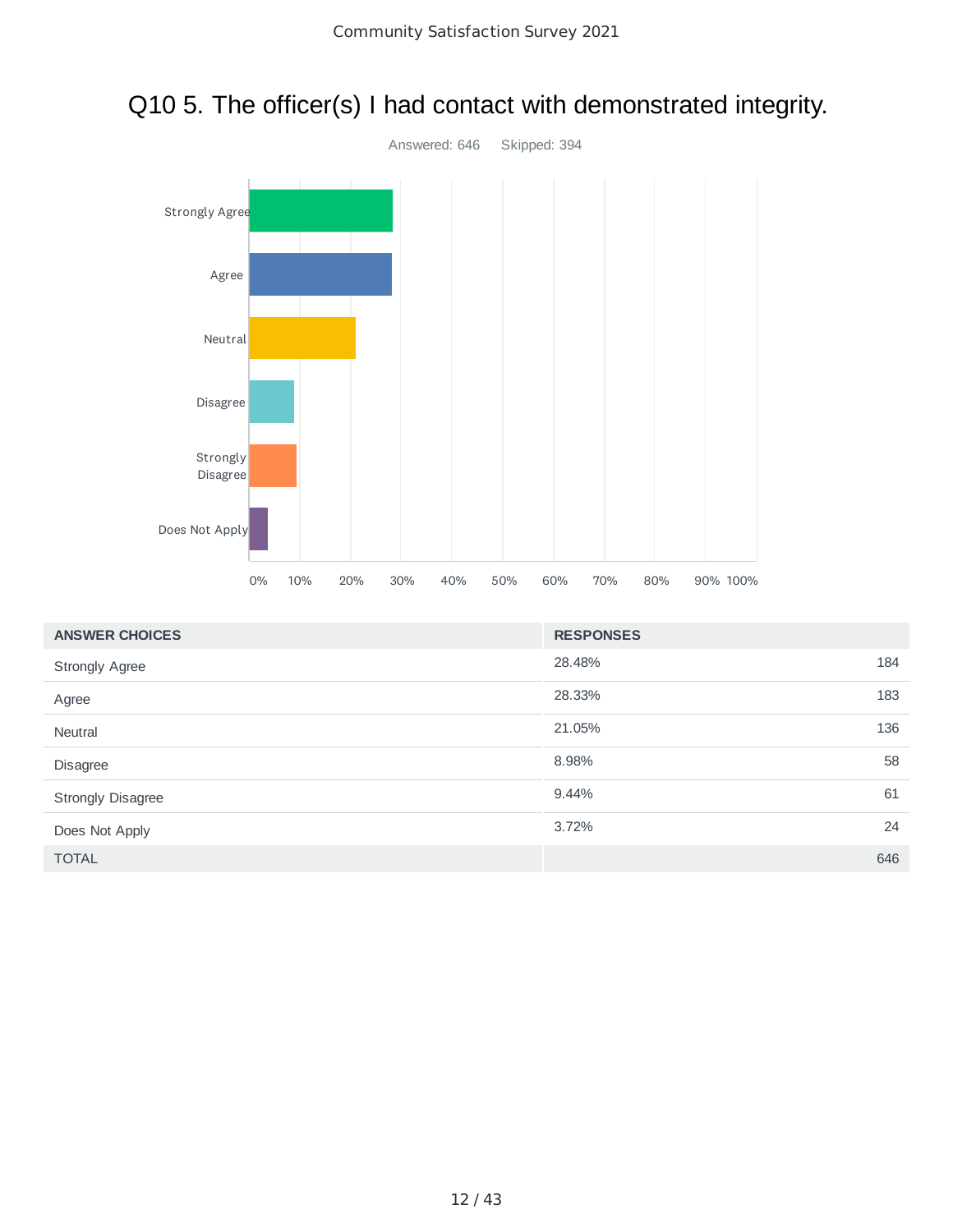

### Q11 6. The officer(s) I had contact with paid attention to details.

| <b>ANSWER CHOICES</b>    | <b>RESPONSES</b> |     |
|--------------------------|------------------|-----|
| <b>Strongly Agree</b>    | 24.49%           | 157 |
| Agree                    | 30.27%           | 194 |
| Neutral                  | 18.88%           | 121 |
| Disagree                 | 10.14%           | 65  |
| <b>Strongly Disagree</b> | 12.64%           | 81  |
| Does Not Apply           | 3.59%            | 23  |
| <b>TOTAL</b>             |                  | 641 |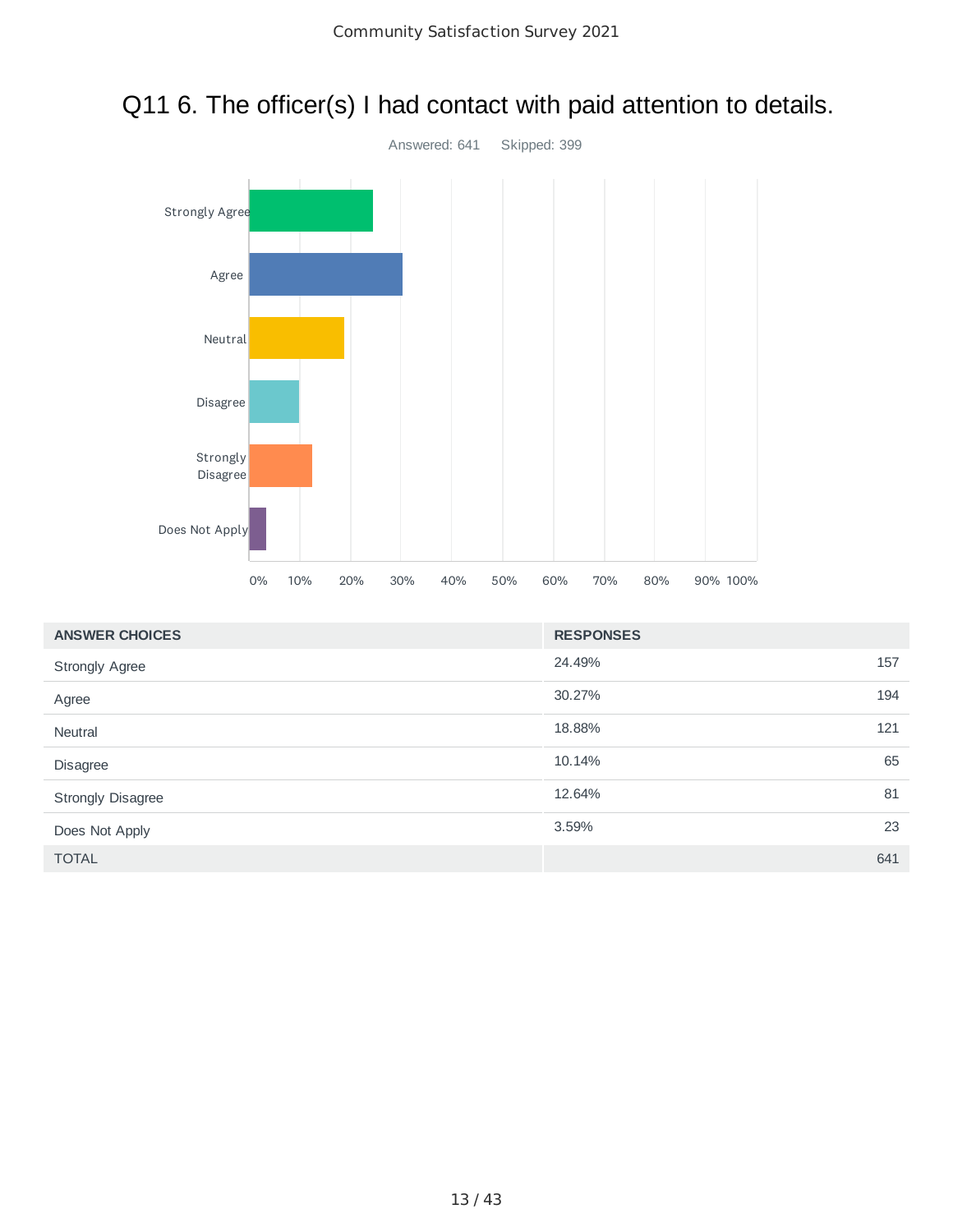



| <b>ANSWER CHOICES</b>    | <b>RESPONSES</b> |     |
|--------------------------|------------------|-----|
| <b>Strongly Agree</b>    | 26.79%           | 172 |
| Agree                    | 31.31%           | 201 |
| <b>Neutral</b>           | 17.76%           | 114 |
| Disagree                 | 10.59%           | 68  |
| <b>Strongly Disagree</b> | 12.15%           | 78  |
| Does Not Apply           | 1.40%            | 9   |
| <b>TOTAL</b>             |                  | 642 |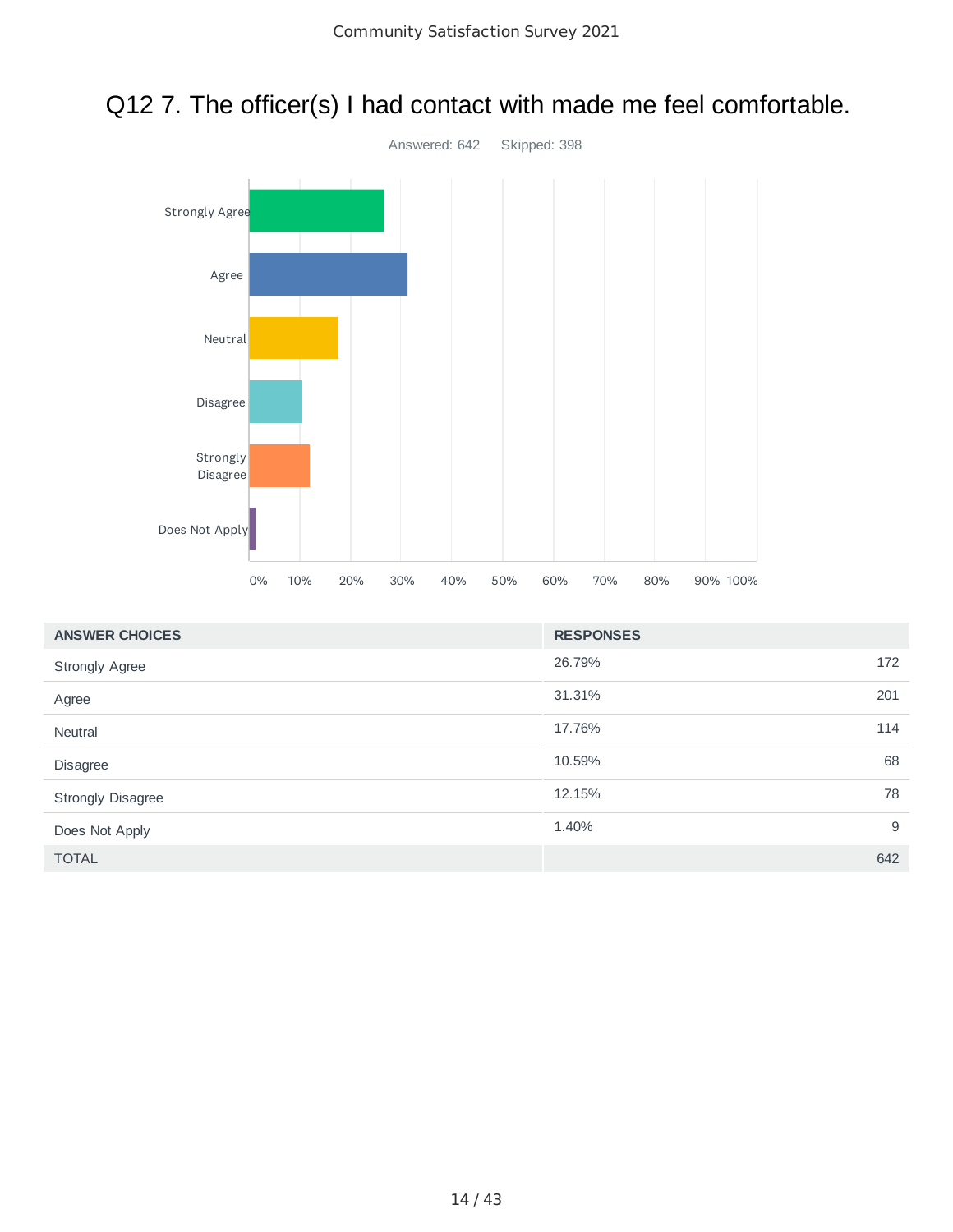

#### Q13 8. The officer(s) I had contact with helped resolve my situation.

| <b>ANSWER CHOICES</b>    | <b>RESPONSES</b> |     |
|--------------------------|------------------|-----|
| <b>Strongly Agree</b>    | 17.64%           | 112 |
| Agree                    | 21.89%           | 139 |
| <b>Neutral</b>           | 16.06%           | 102 |
| Disagree                 | 14.49%           | 92  |
| <b>Strongly Disagree</b> | 19.21%           | 122 |
| Does Not Apply           | 10.71%           | 68  |
| <b>TOTAL</b>             |                  | 635 |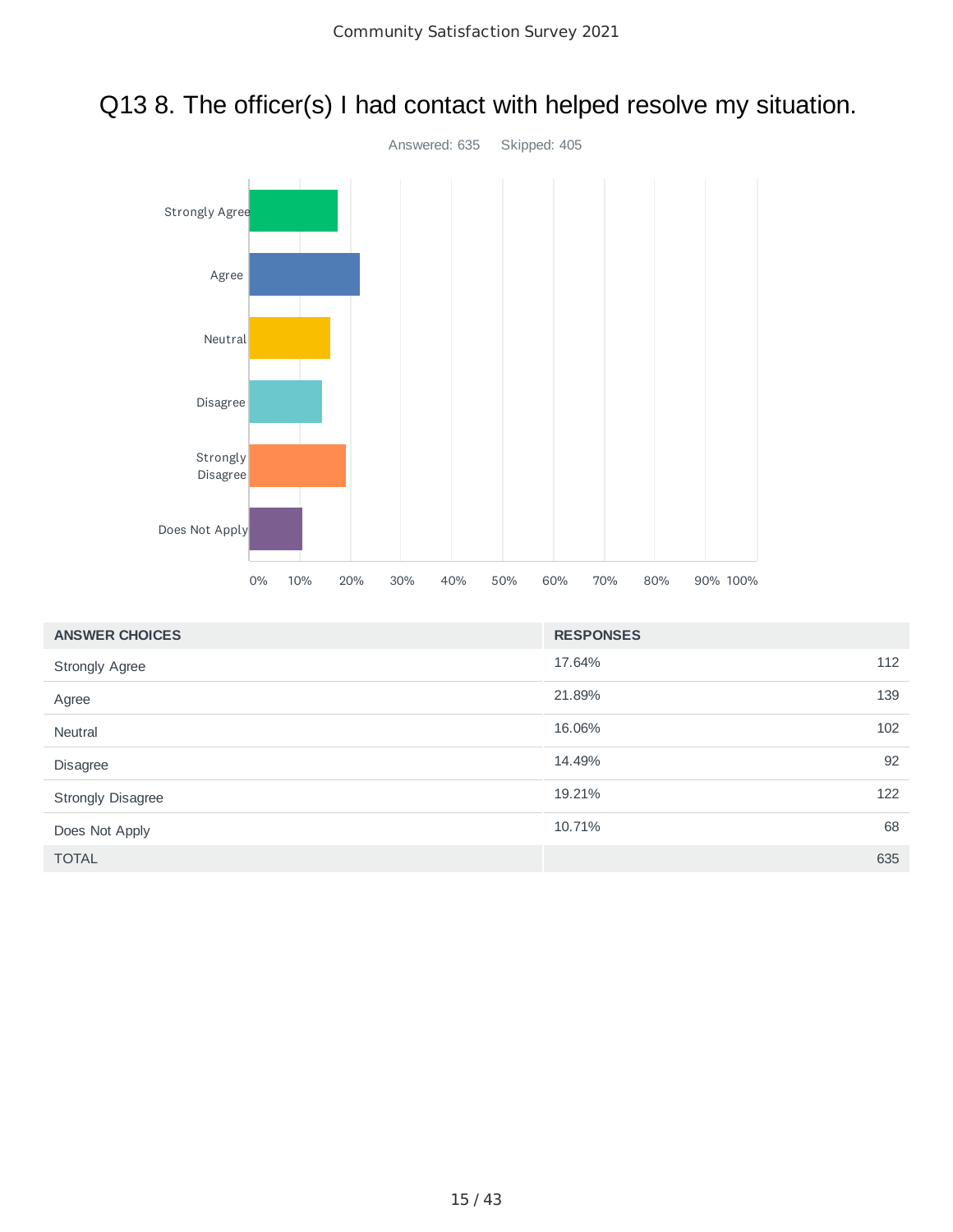

# Q14 9. The officer(s) I had contact with did an excellent job.

| <b>ANSWER CHOICES</b>    | <b>RESPONSES</b> |     |
|--------------------------|------------------|-----|
| <b>Strongly Agree</b>    | 24.04%<br>151    |     |
| Agree                    | 24.52%           | 154 |
| Neutral                  | 20.38%<br>128    |     |
| Disagree                 | 11.62%           | 73  |
| <b>Strongly Disagree</b> | 15.61%           | 98  |
| Does Not Apply           | 3.82%            | 24  |
| <b>TOTAL</b>             | 628              |     |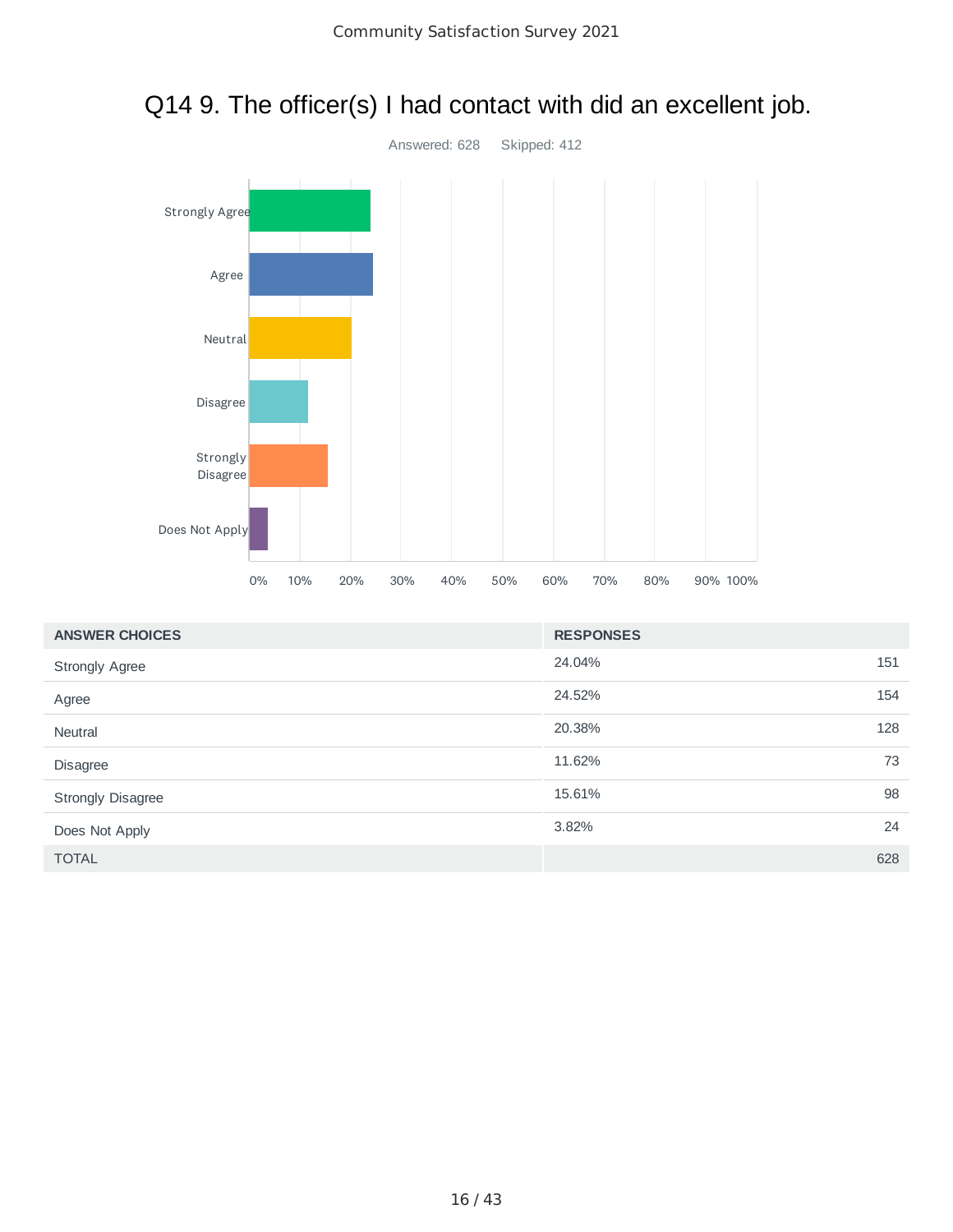#### Q15 10. The officer(s) I had contact with treated me with aloha and respect.



| <b>ANSWER CHOICES</b> | <b>RESPONSES</b> |                |
|-----------------------|------------------|----------------|
| <b>Strongly Agree</b> | 32.26%           | 201            |
| Agree                 | 31.78%           | 198            |
| <b>Neutral</b>        | 16.85%           | 105            |
| Disagree              | 7.70%            | 48             |
| Strongly Disagree     | 10.75%           | 67             |
| Does Not Apply        | 0.64%            | $\overline{4}$ |
| <b>TOTAL</b>          |                  | 623            |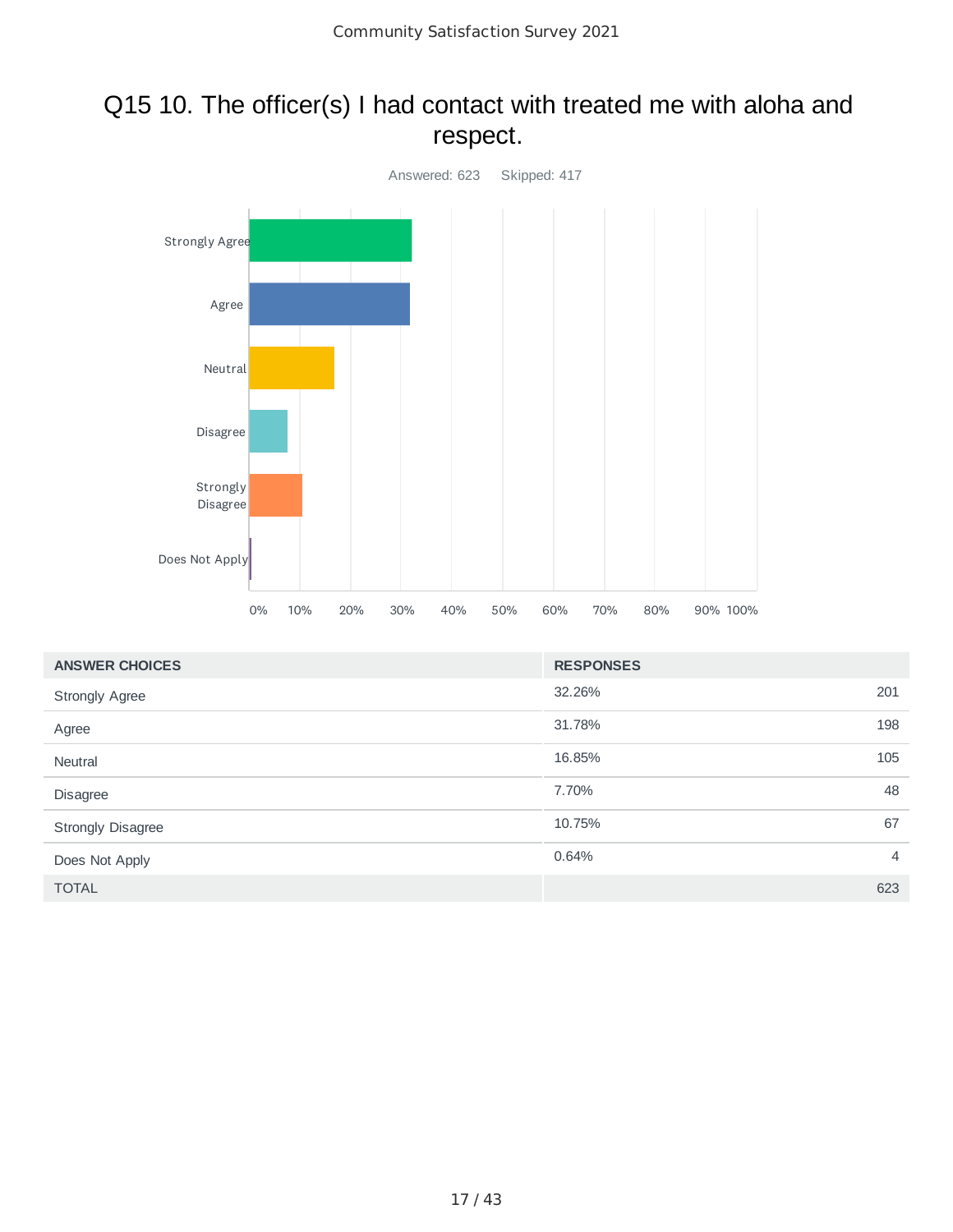### Q16 Over the past year, did you have contact with a CIVILIAN EMPLOYEE of the Hawai'i Police Department?



| <b>ANSWER CHOICES</b> | <b>RESPONSES</b> |     |
|-----------------------|------------------|-----|
| Yes                   | 27.66%           | 265 |
| <b>No</b>             | 72.34%           | 693 |
| <b>TOTAL</b>          |                  | 958 |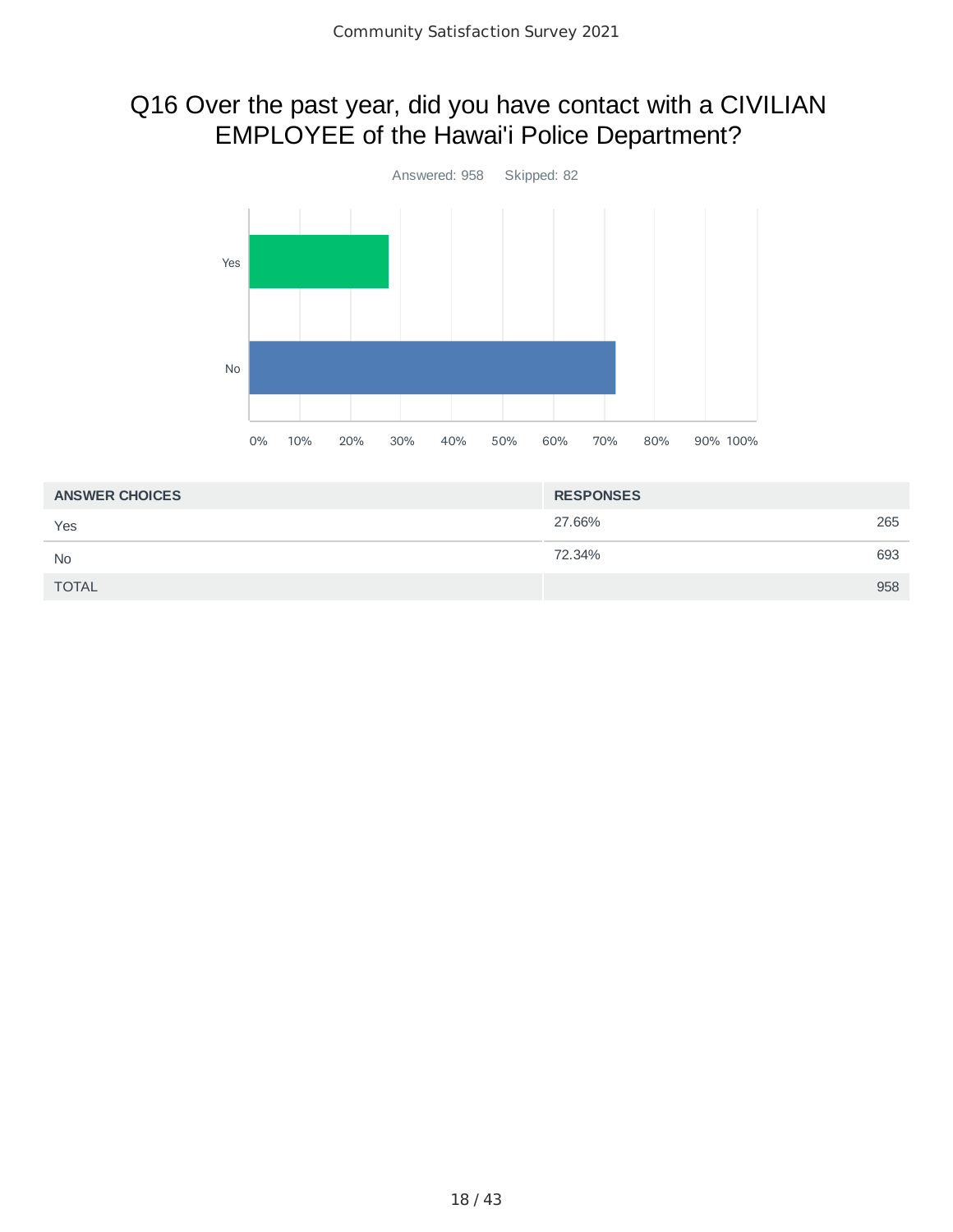## Q17 1. The civilian(s) I had contact with expressed interest in helping me.



| <b>ANSWER CHOICES</b> | <b>RESPONSES</b> |   |
|-----------------------|------------------|---|
| <b>Strongly Agree</b> | 81<br>29.78%     |   |
| Agree                 | 81<br>29.78%     |   |
| Neutral               | 17.28%<br>47     |   |
| Disagree              | 27<br>9.93%      |   |
| Strongly Disagree     | 28<br>10.29%     |   |
| Does Not Apply        | 2.94%            | 8 |
| <b>TOTAL</b>          | 272              |   |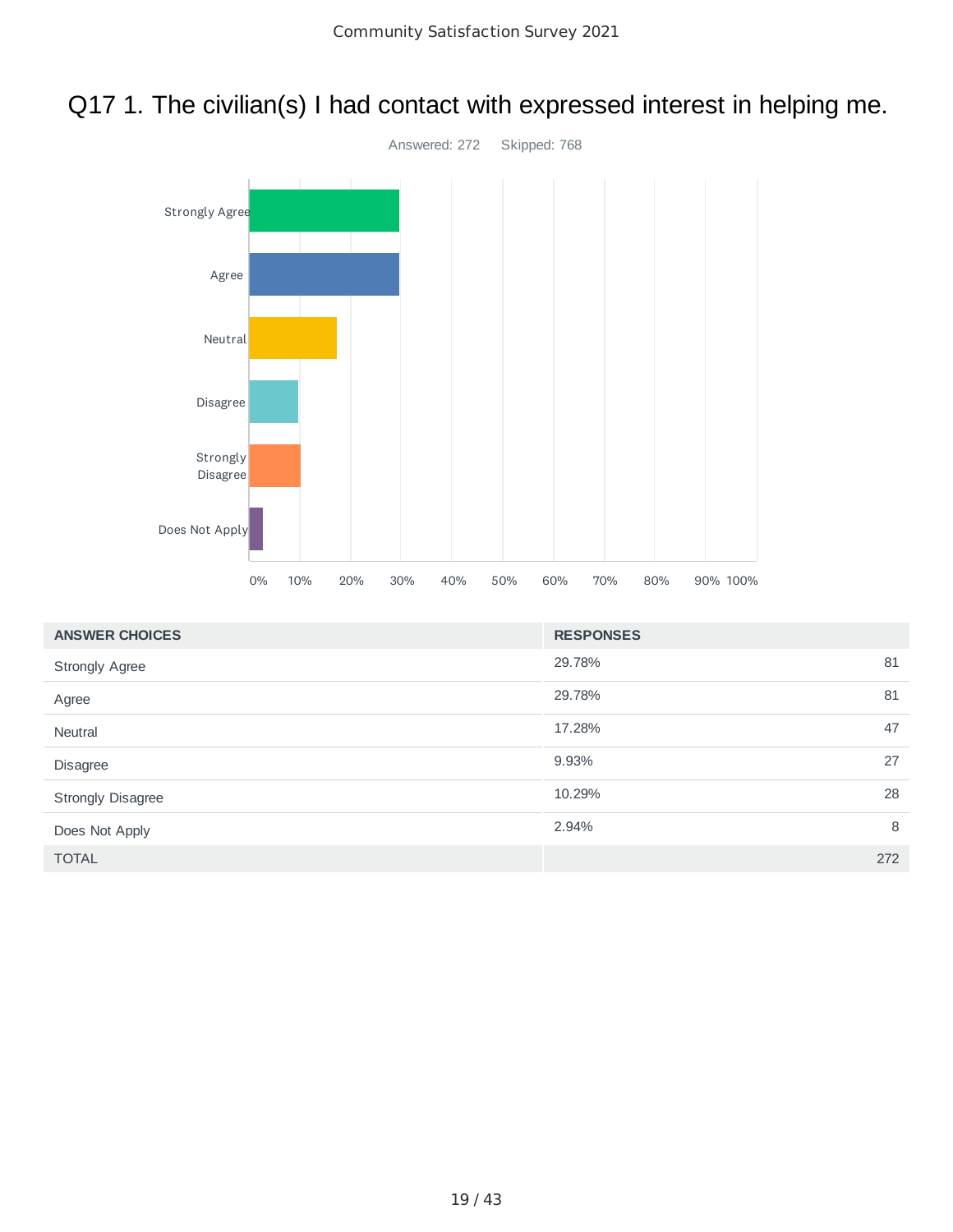#### Q18 2. The civilian(s) I had contact with showed concern for my safety.



| <b>ANSWER CHOICES</b>    | <b>RESPONSES</b> |     |
|--------------------------|------------------|-----|
| <b>Strongly Agree</b>    | 16.73%           | 45  |
| Agree                    | 24.54%           | 66  |
| <b>Neutral</b>           | 25.65%           | 69  |
| Disagree                 | 7.06%            | 19  |
| <b>Strongly Disagree</b> | 8.18%            | 22  |
| Does Not Apply           | 17.84%           | 48  |
| <b>TOTAL</b>             |                  | 269 |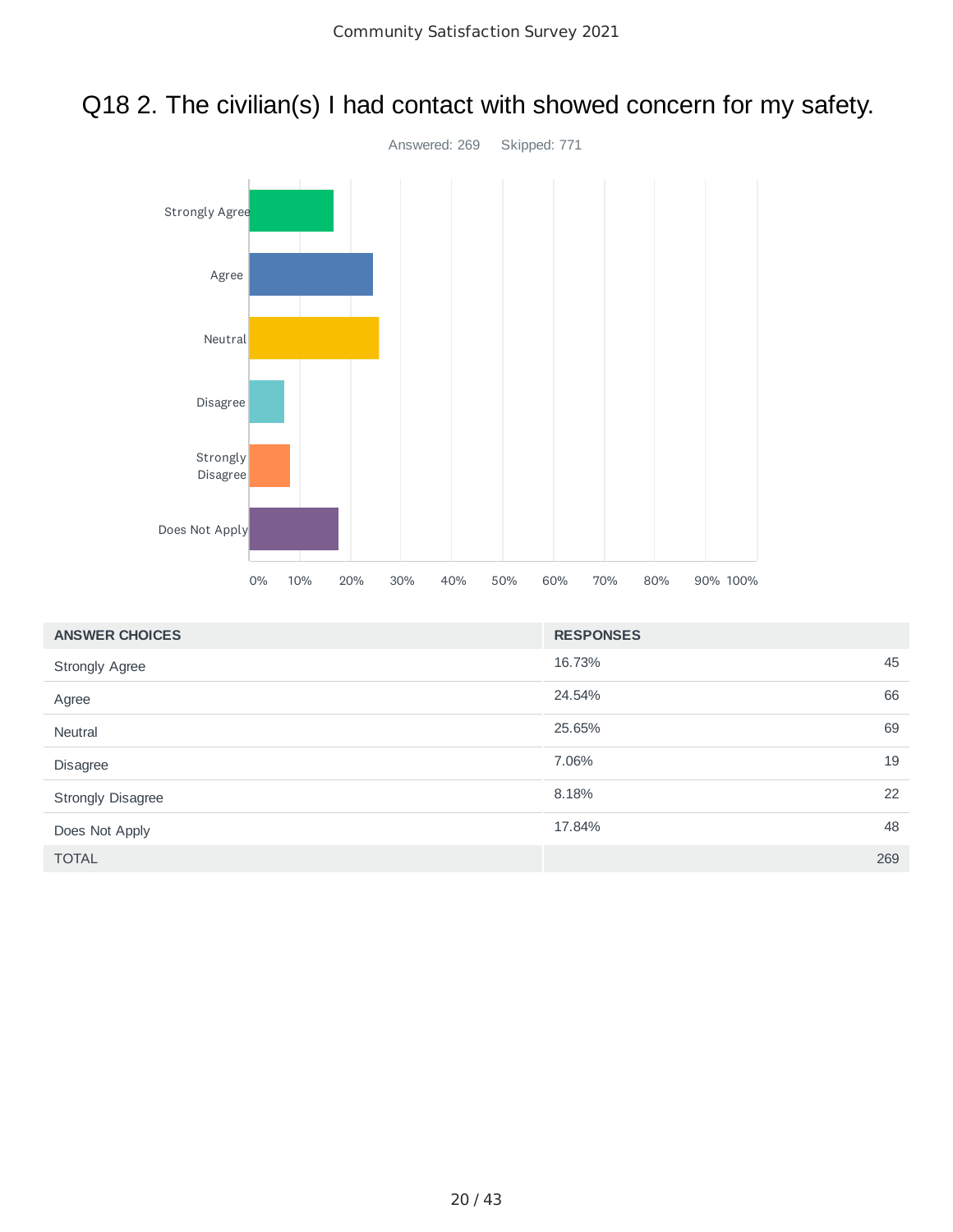

#### Q19 3. The civilian(s) I had contact with showed compassion.

| <b>ANSWER CHOICES</b> | <b>RESPONSES</b> |     |
|-----------------------|------------------|-----|
| <b>Strongly Agree</b> | 21.05%           | 56  |
| Agree                 | 24.44%           | 65  |
| Neutral               | 25.19%           | 67  |
| Disagree              | 12.03%           | 32  |
| Strongly Disagree     | 9.40%            | 25  |
| Does Not Apply        | 7.89%            | 21  |
| <b>TOTAL</b>          |                  | 266 |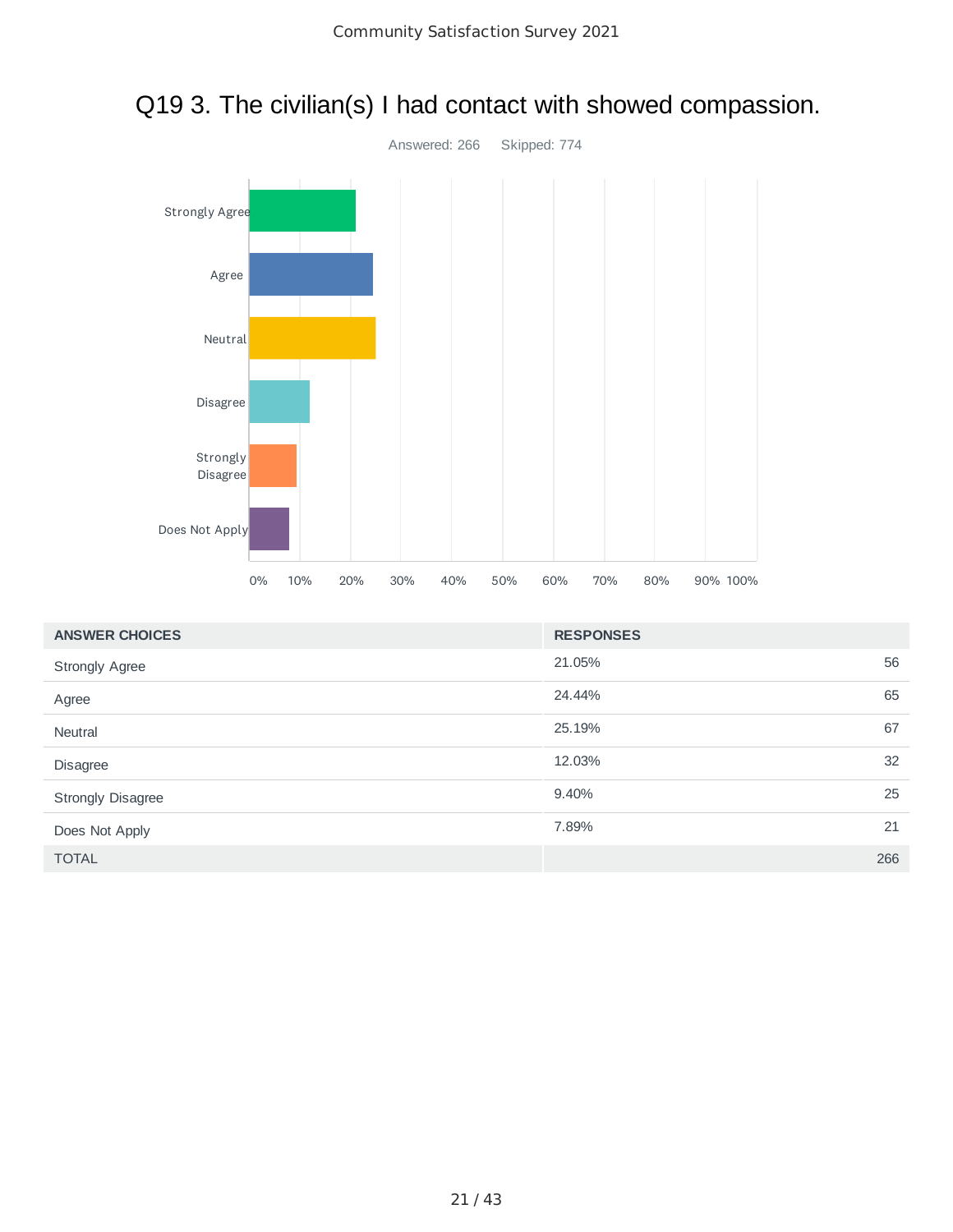### Q20 4. The civilian(s) I had contact with demonstrated professionalism.



| <b>ANSWER CHOICES</b> | <b>RESPONSES</b> |     |
|-----------------------|------------------|-----|
| <b>Strongly Agree</b> | 29.70%           | 79  |
| Agree                 | 30.83%           | 82  |
| Neutral               | 18.05%           | 48  |
| Disagree              | 9.40%            | 25  |
| Strongly Disagree     | 9.77%            | 26  |
| Does Not Apply        | 2.26%            | 6   |
| <b>TOTAL</b>          |                  | 266 |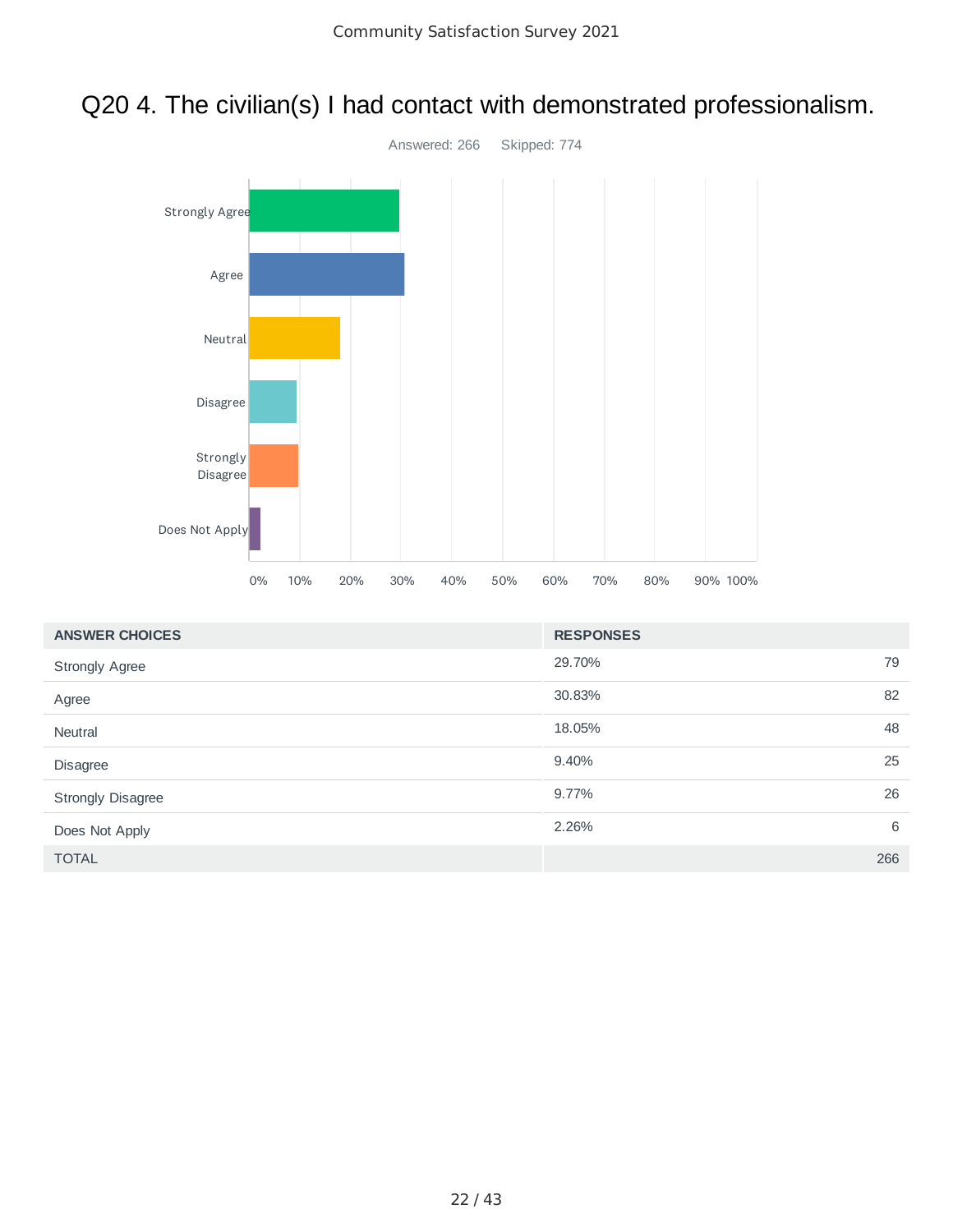

# Q21 5. The civilian(s) I had contact with demonstrated integrity.

| <b>ANSWER CHOICES</b>    | <b>RESPONSES</b> |  |
|--------------------------|------------------|--|
| <b>Strongly Agree</b>    | 26.39%<br>71     |  |
| Agree                    | 67<br>24.91%     |  |
| Neutral                  | 24.91%<br>67     |  |
| Disagree                 | 17<br>6.32%      |  |
| <b>Strongly Disagree</b> | 23<br>8.55%      |  |
| Does Not Apply           | 24<br>8.92%      |  |
| <b>TOTAL</b>             | 269              |  |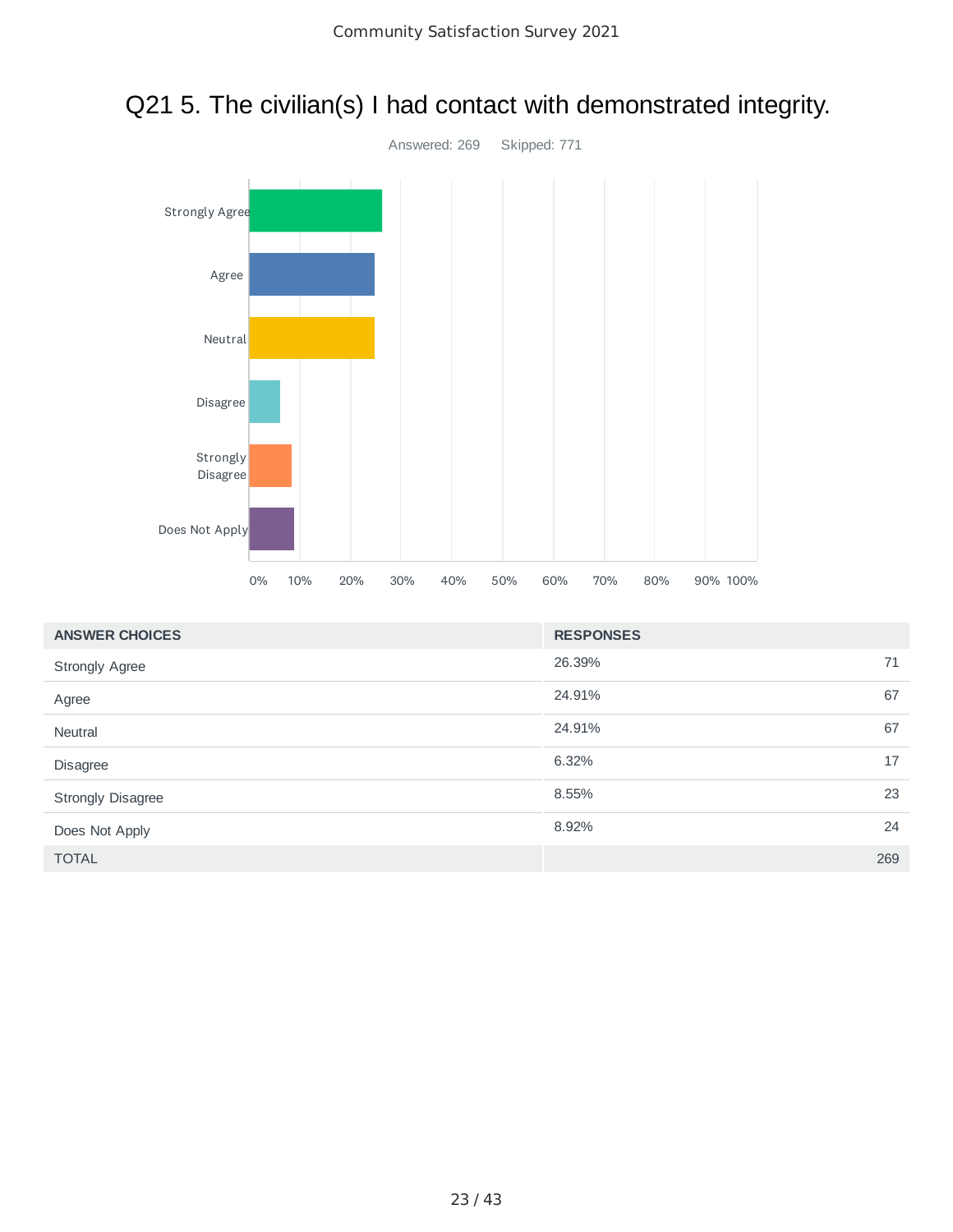

#### Q22 6. The civilian(s) I had contact with paid attention to details.

| <b>ANSWER CHOICES</b>    | <b>RESPONSES</b> |    |
|--------------------------|------------------|----|
| <b>Strongly Agree</b>    | 26.32%           | 70 |
| Agree                    | 87<br>32.71%     |    |
| <b>Neutral</b>           | 16.17%           | 43 |
| <b>Disagree</b>          | 12.03%           | 32 |
| <b>Strongly Disagree</b> | 9.40%            | 25 |
| Does Not Apply           | 3.38%            | 9  |
| <b>TOTAL</b>             | 266              |    |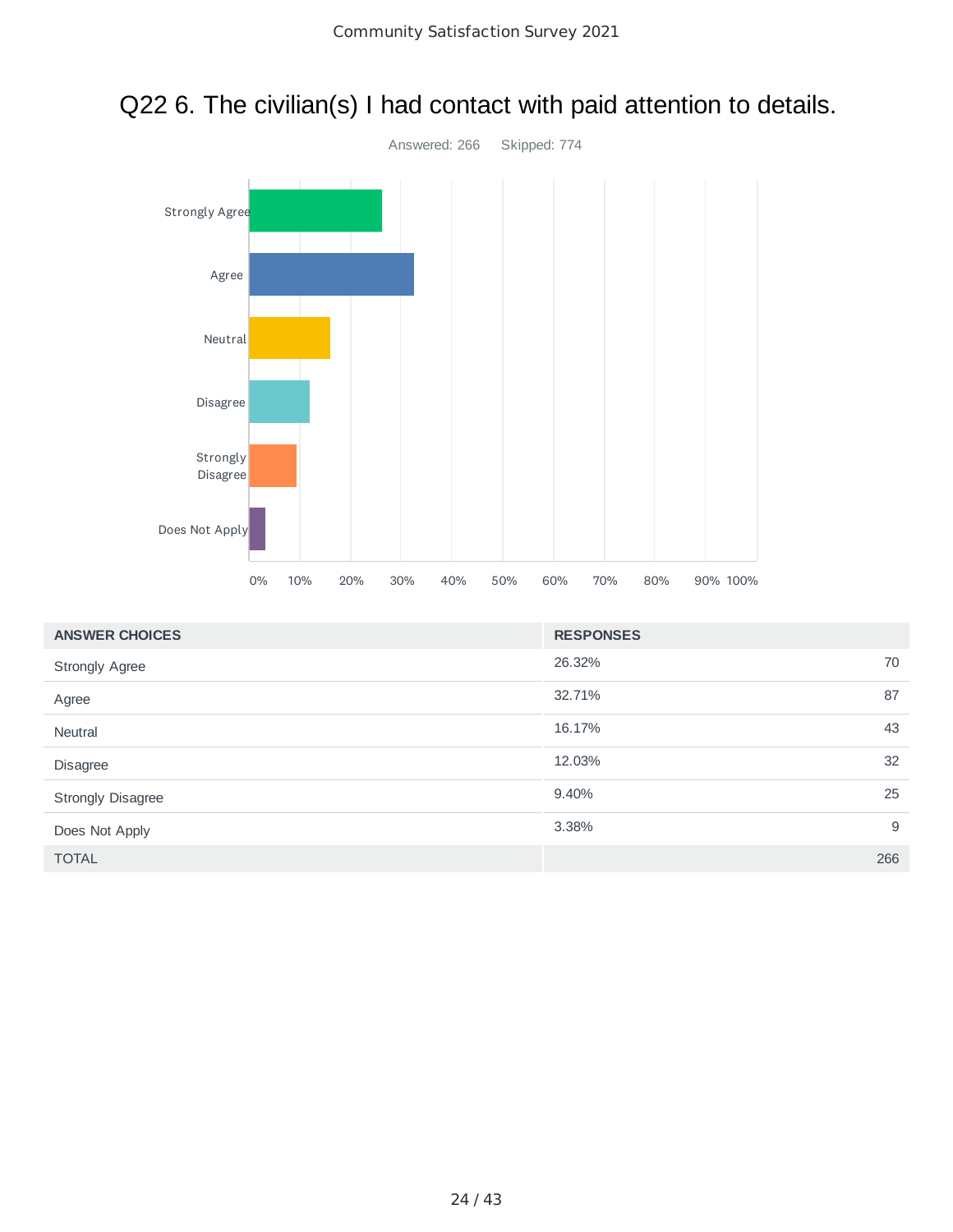



| <b>ANSWER CHOICES</b> | <b>RESPONSES</b> |     |
|-----------------------|------------------|-----|
| <b>Strongly Agree</b> | 27.00%           | 71  |
| Agree                 | 25.48%           | 67  |
| <b>Neutral</b>        | 21.67%           | 57  |
| Disagree              | 11.79%           | 31  |
| Strongly Disagree     | 10.27%           | 27  |
| Does Not Apply        | 3.80%            | 10  |
| <b>TOTAL</b>          |                  | 263 |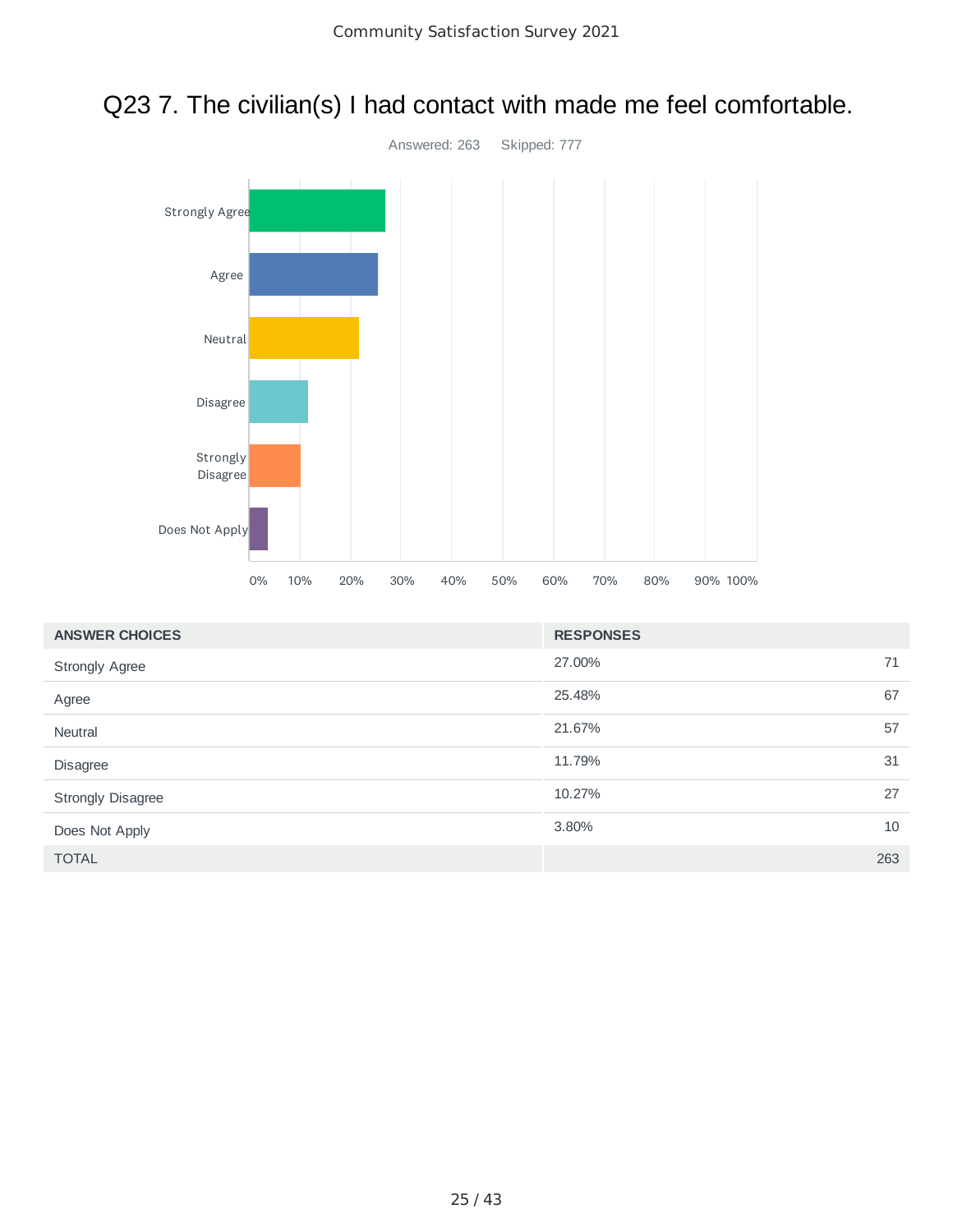



| <b>ANSWER CHOICES</b>    | <b>RESPONSES</b> |     |
|--------------------------|------------------|-----|
| <b>Strongly Agree</b>    | 25.28%           | 67  |
| Agree                    | 29.06%           | 77  |
| Neutral                  | 16.60%           | 44  |
| Disagree                 | 9.43%            | 25  |
| <b>Strongly Disagree</b> | 12.83%           | 34  |
| Does Not Apply           | 6.79%            | 18  |
| <b>TOTAL</b>             |                  | 265 |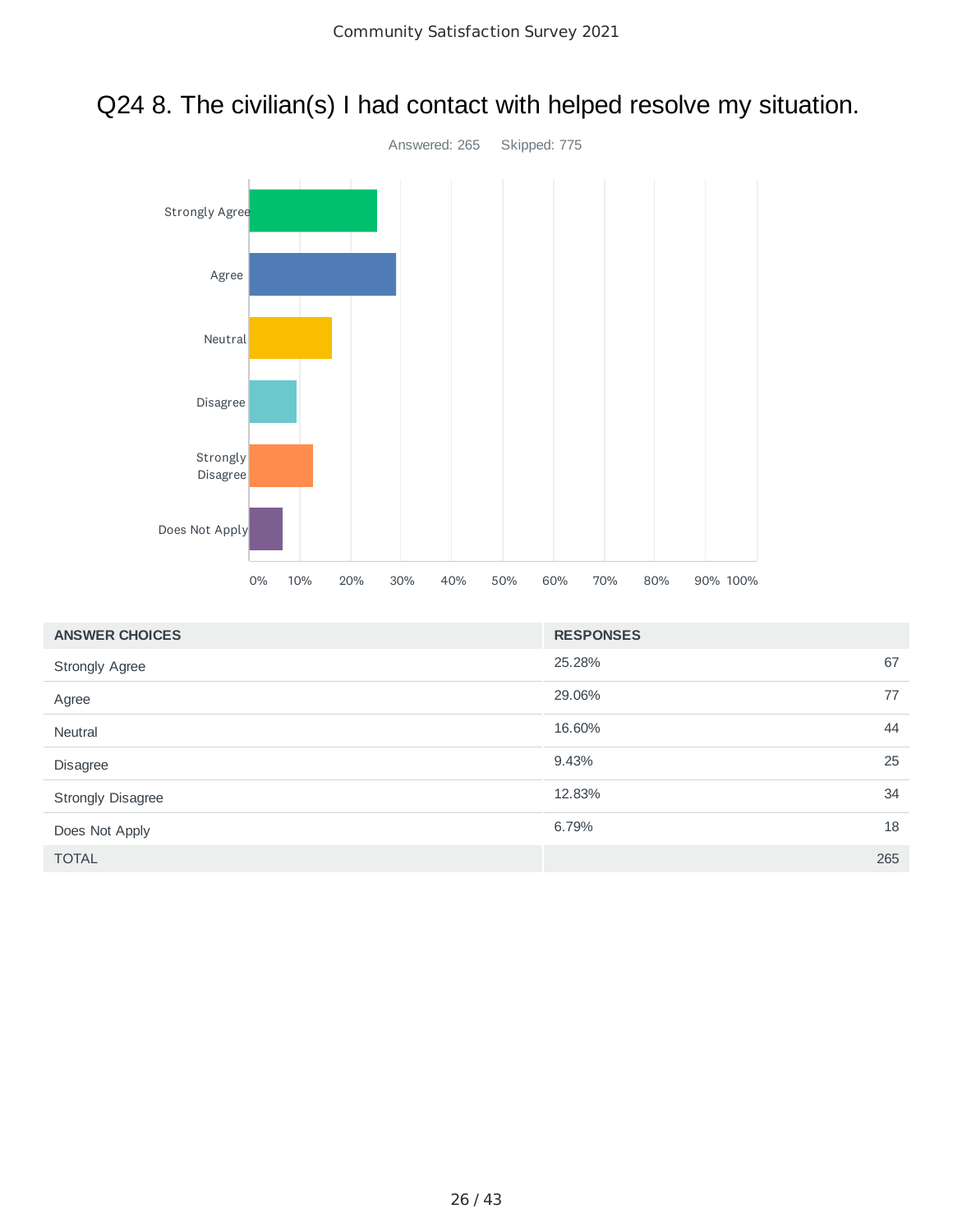

# Q25 9. The civilian(s) I had contact with did an excellent job.

| <b>ANSWER CHOICES</b> | <b>RESPONSES</b> |    |
|-----------------------|------------------|----|
| <b>Strongly Agree</b> | 27.17%           | 72 |
| Agree                 | 58<br>21.89%     |    |
| Neutral               | 22.64%<br>60     |    |
| Disagree              | 36<br>13.58%     |    |
| Strongly Disagree     | 30<br>11.32%     |    |
| Does Not Apply        | 3.40%            | 9  |
| <b>TOTAL</b>          | 265              |    |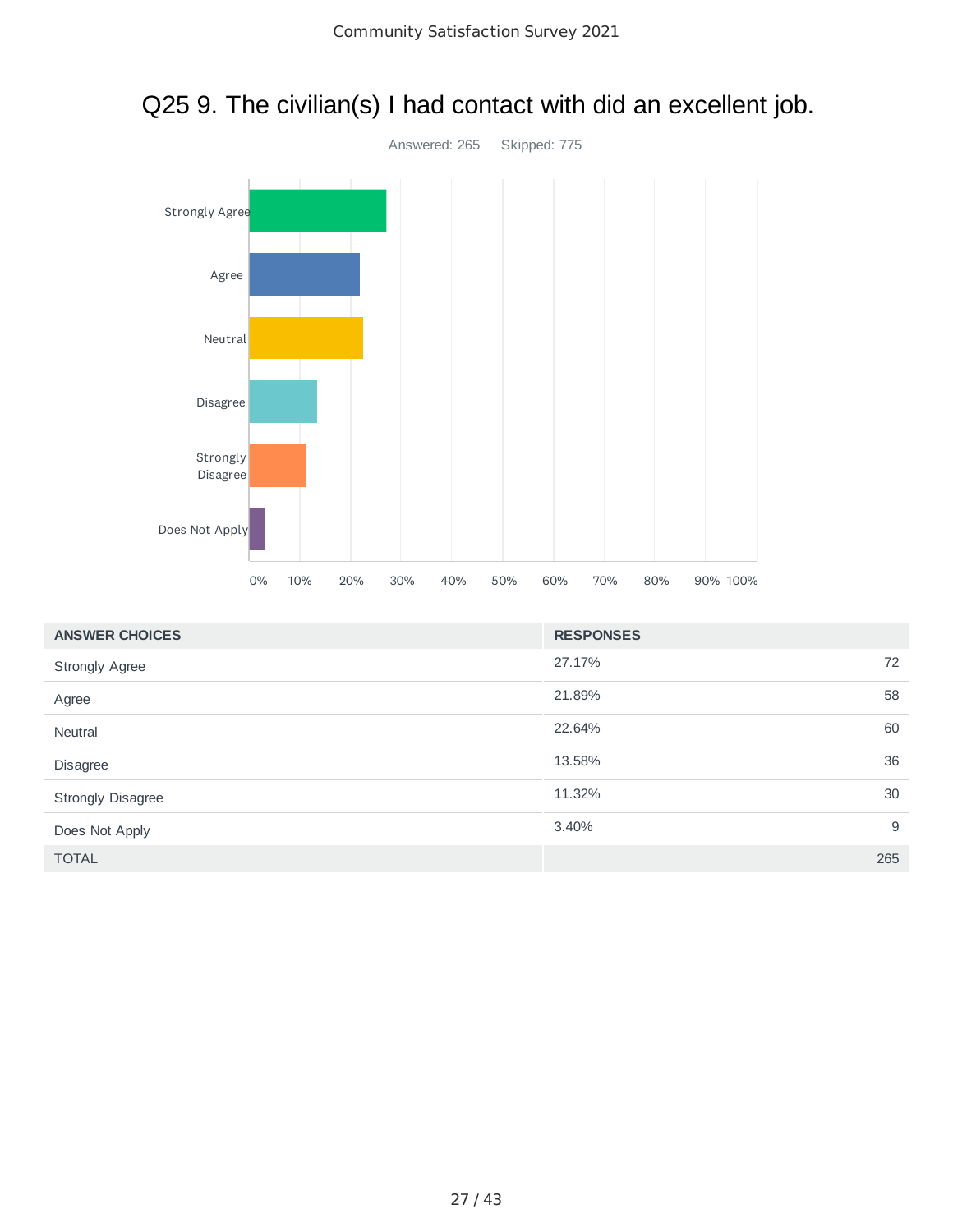#### Q26 10. The civilian(s) I had contact with treated me with aloha and respect.



| <b>ANSWER CHOICES</b> | <b>RESPONSES</b> |     |
|-----------------------|------------------|-----|
| <b>Strongly Agree</b> | 31.84%           | 85  |
| Agree                 | 25.84%           | 69  |
| <b>Neutral</b>        | 22.47%           | 60  |
| Disagree              | 8.61%            | 23  |
| Strongly Disagree     | 9.36%            | 25  |
| Does Not Apply        | 1.87%            | 5   |
| <b>TOTAL</b>          |                  | 267 |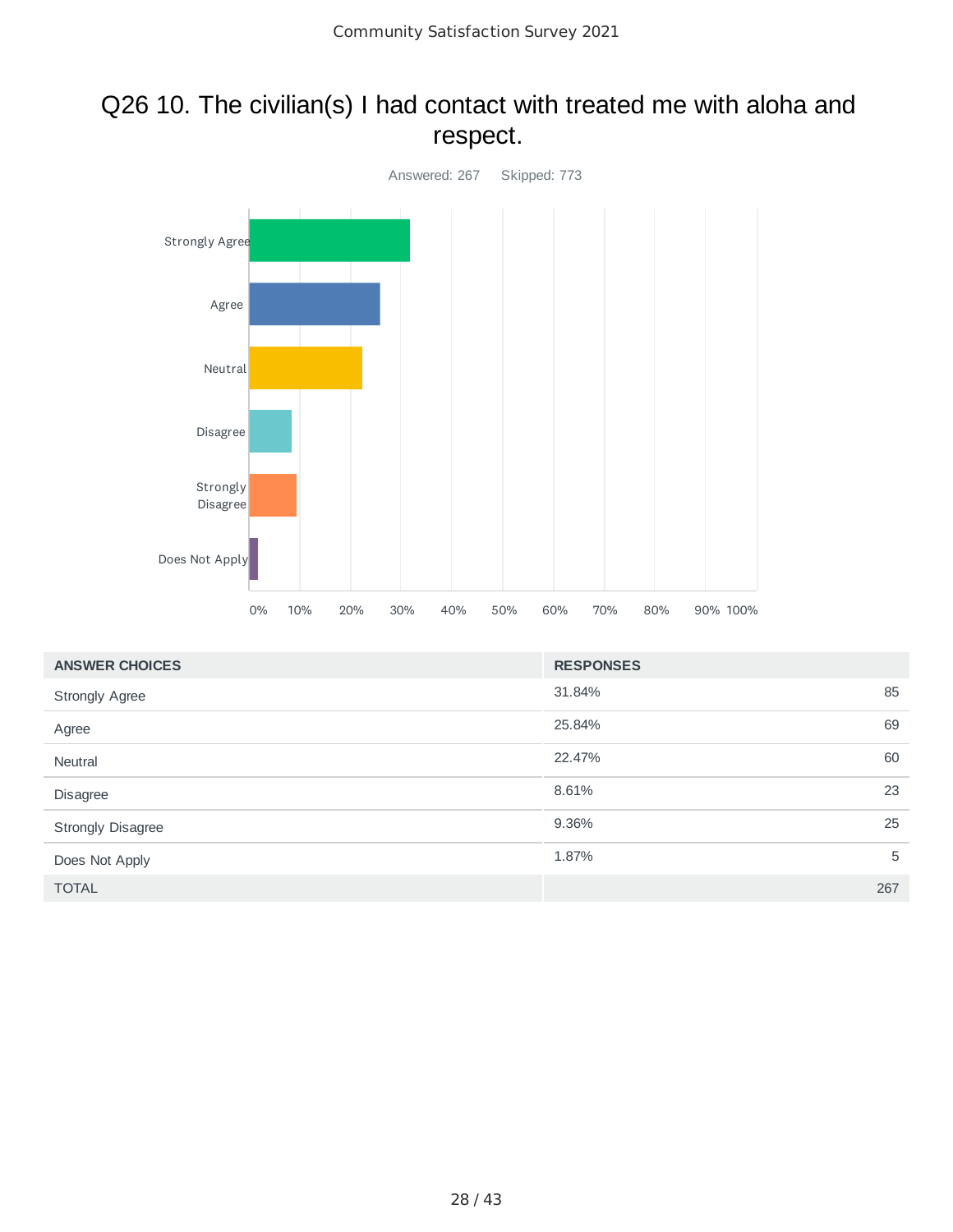#### Q27 1. If I need assistance, I am comfortable calling the Hawai'i Police Department



| <b>ANSWER CHOICES</b> | <b>RESPONSES</b> |     |
|-----------------------|------------------|-----|
| <b>Strongly Agree</b> | 34.27%           | 329 |
| Agree                 | 33.33%           | 320 |
| Neutral               | 14.90%           | 143 |
| <b>Disagree</b>       | 11.25%           | 108 |
| Strongly Disagree     | 6.25%            | 60  |
| <b>TOTAL</b>          |                  | 960 |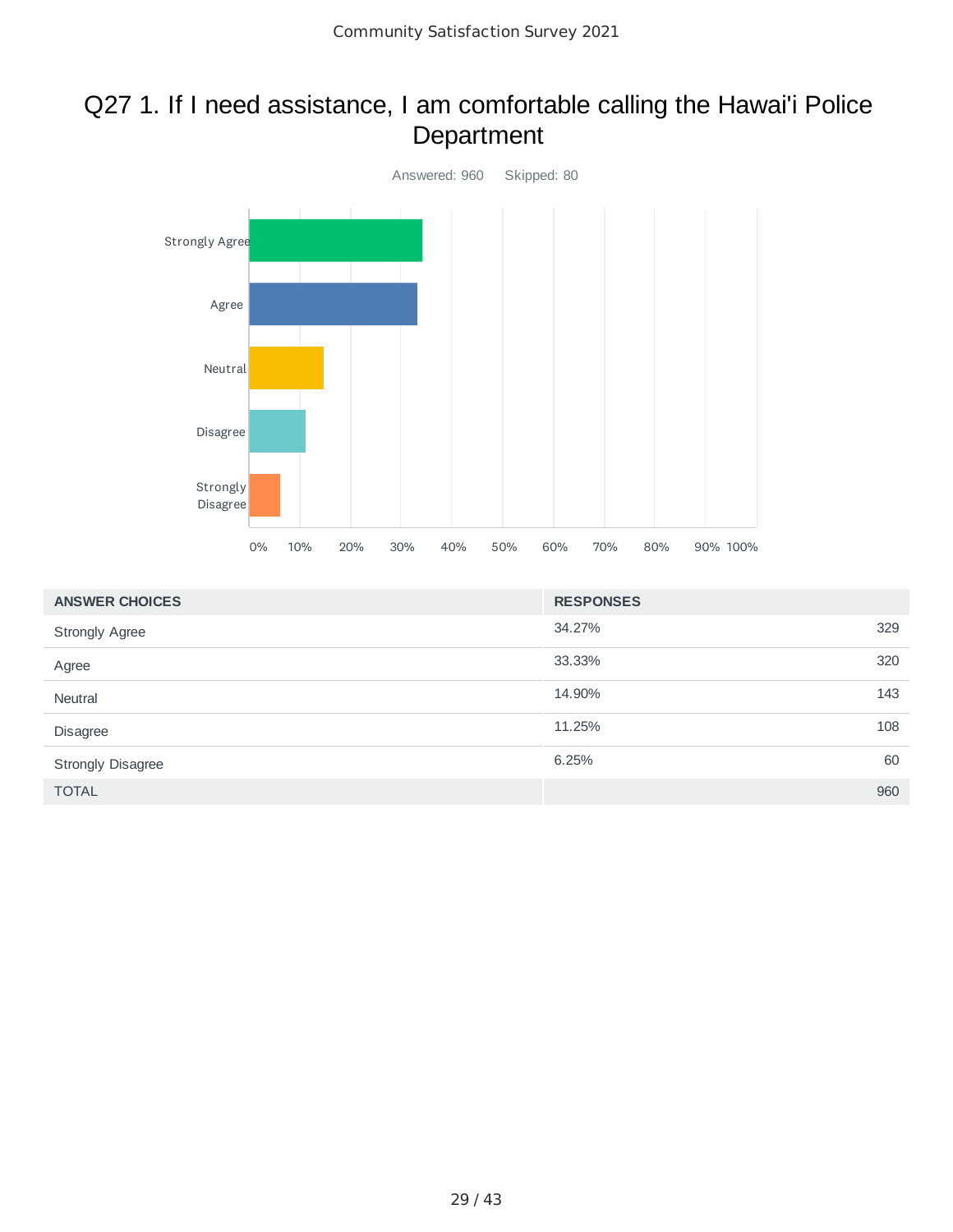#### Q28 2. I am comfortable contacting the Hawai'i Police Department to report a crime.



| <b>ANSWER CHOICES</b> | <b>RESPONSES</b> |     |
|-----------------------|------------------|-----|
| <b>Strongly Agree</b> | 37.07%           | 354 |
| Agree                 | 35.50%           | 339 |
| Neutral               | 13.51%           | 129 |
| <b>Disagree</b>       | 8.48%            | 81  |
| Strongly Disagree     | 5.45%            | 52  |
| <b>TOTAL</b>          |                  | 955 |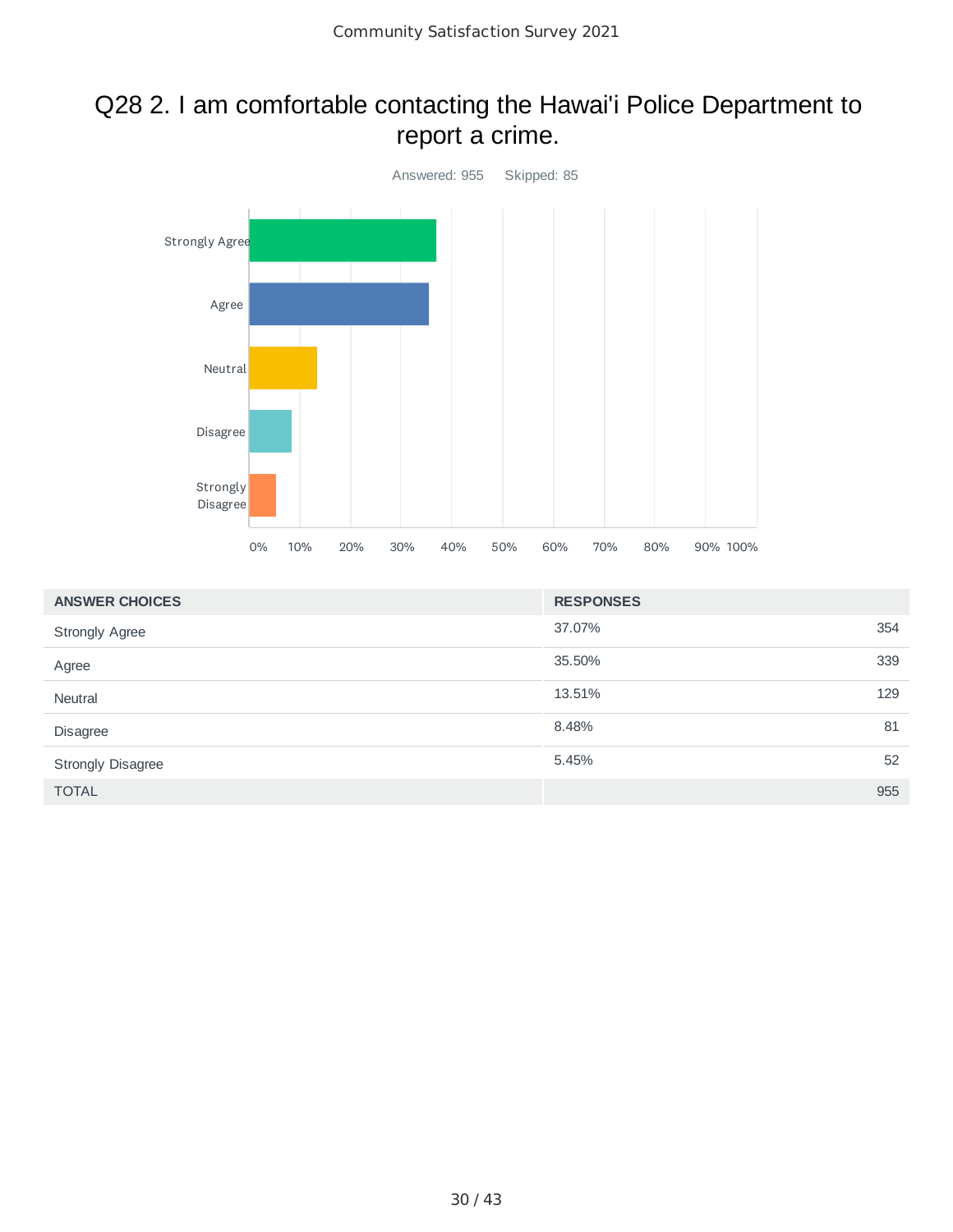#### Q29 3. I am comfortable contacting the Hawai'i Police Department to share information about a crime.



| <b>ANSWER CHOICES</b>    | <b>RESPONSES</b> |     |
|--------------------------|------------------|-----|
| <b>Strongly Agree</b>    | 34.38%           | 327 |
| Agree                    | 33.75%           | 321 |
| Neutral                  | 16.51%           | 157 |
| Disagree                 | 9.15%            | 87  |
| <b>Strongly Disagree</b> | 6.20%            | 59  |
| <b>TOTAL</b>             |                  | 951 |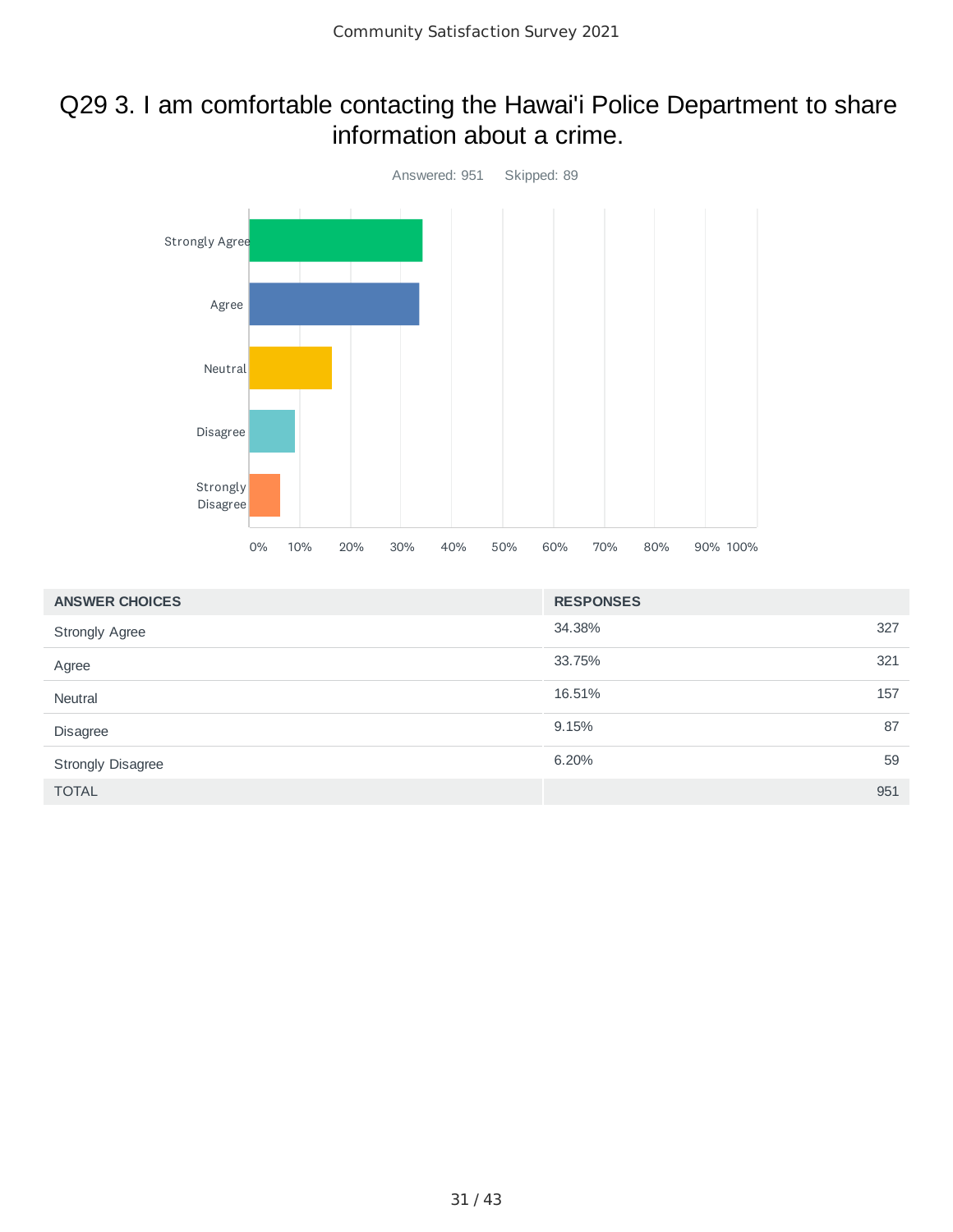#### Q30 4. I am confident in the ability of the Hawai'i Police Department to serve my needs.



| <b>ANSWER CHOICES</b> | <b>RESPONSES</b> |     |
|-----------------------|------------------|-----|
| <b>Strongly Agree</b> | 19.37%           | 185 |
| Agree                 | 29.11%           | 278 |
| Neutral               | 22.30%           | 213 |
| Disagree              | 16.65%           | 159 |
| Strongly Disagree     | 12.57%           | 120 |
| <b>TOTAL</b>          |                  | 955 |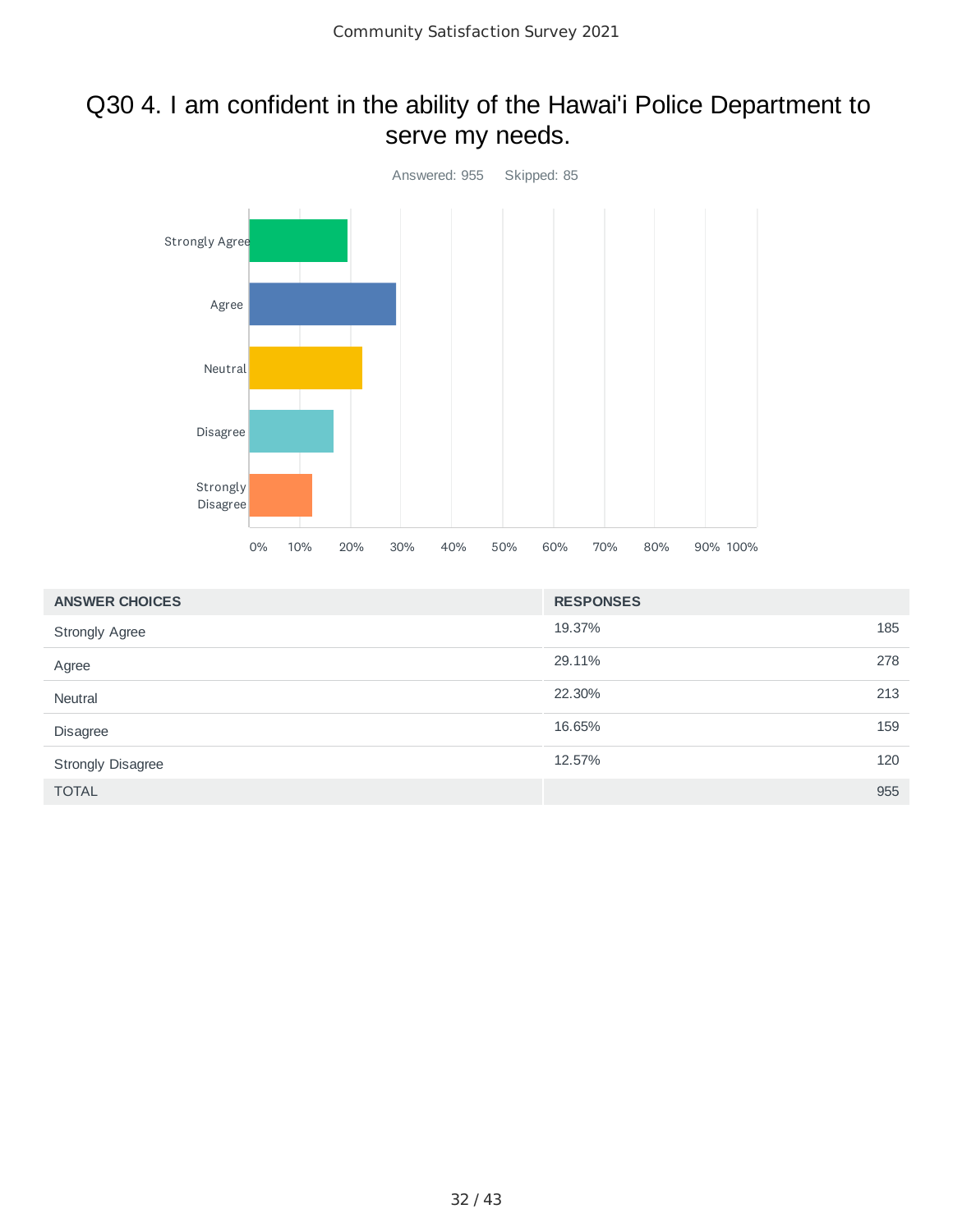#### Q31 5. I believe the Hawai'i Police Department does a good job in keeping the island of Hawai'i safe.



| <b>ANSWER CHOICES</b>    | <b>RESPONSES</b> |     |
|--------------------------|------------------|-----|
| <b>Strongly Agree</b>    | 18.34%           | 175 |
| Agree                    | 30.82%           | 294 |
| Neutral                  | 25.79%           | 246 |
| <b>Disagree</b>          | 14.57%           | 139 |
| <b>Strongly Disagree</b> | 10.48%           | 100 |
| <b>TOTAL</b>             |                  | 954 |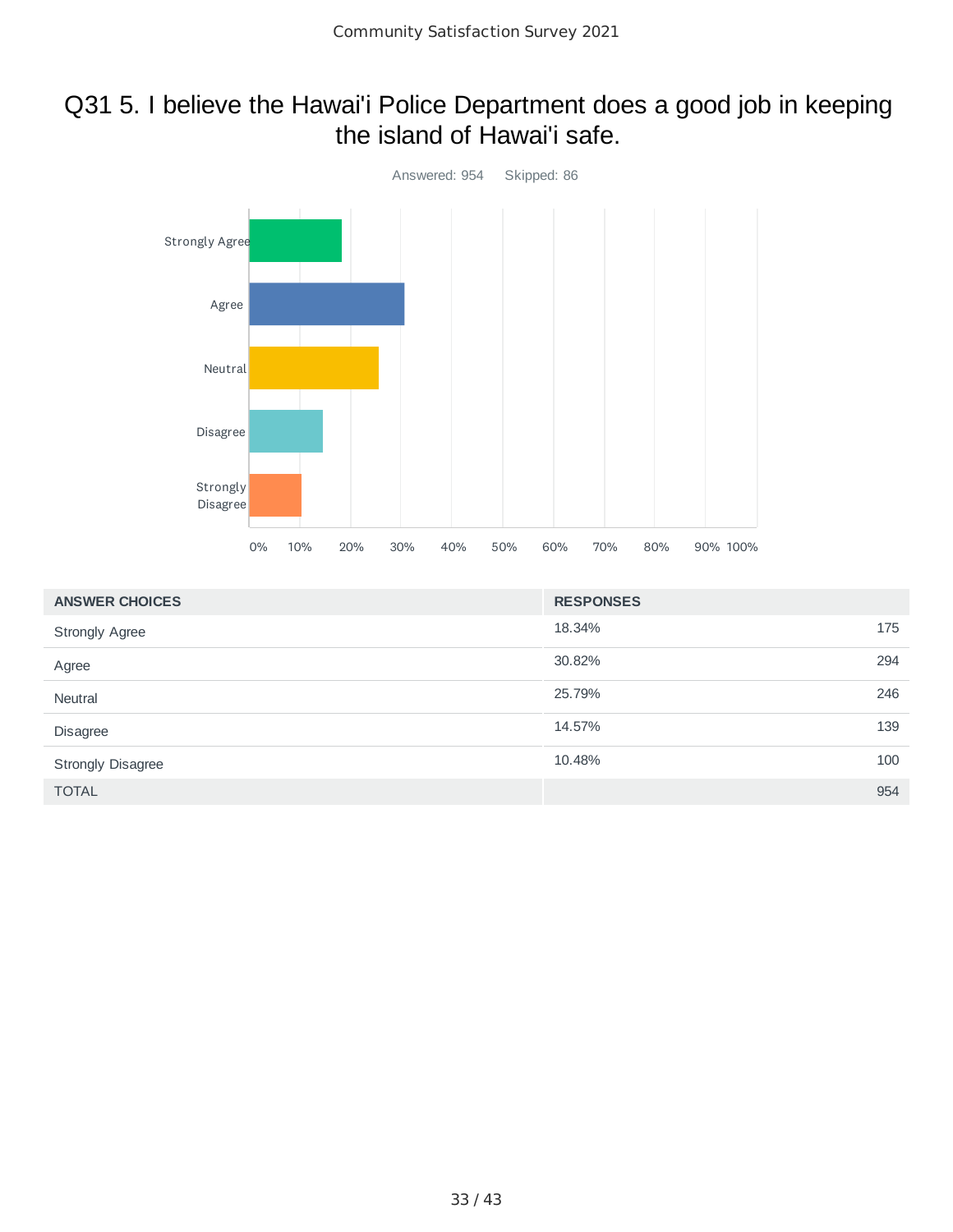#### Q32 6. I am satisfied in the way the Hawai'i Police Department responds to crime in my community.



| <b>ANSWER CHOICES</b> | <b>RESPONSES</b> |     |
|-----------------------|------------------|-----|
| <b>Strongly Agree</b> | 14.57%           | 138 |
| Agree                 | 25.87%           | 245 |
| Neutral               | 23.55%           | 223 |
| Disagree              | 19.43%           | 184 |
| Strongly Disagree     | 16.58%           | 157 |
| <b>TOTAL</b>          |                  | 947 |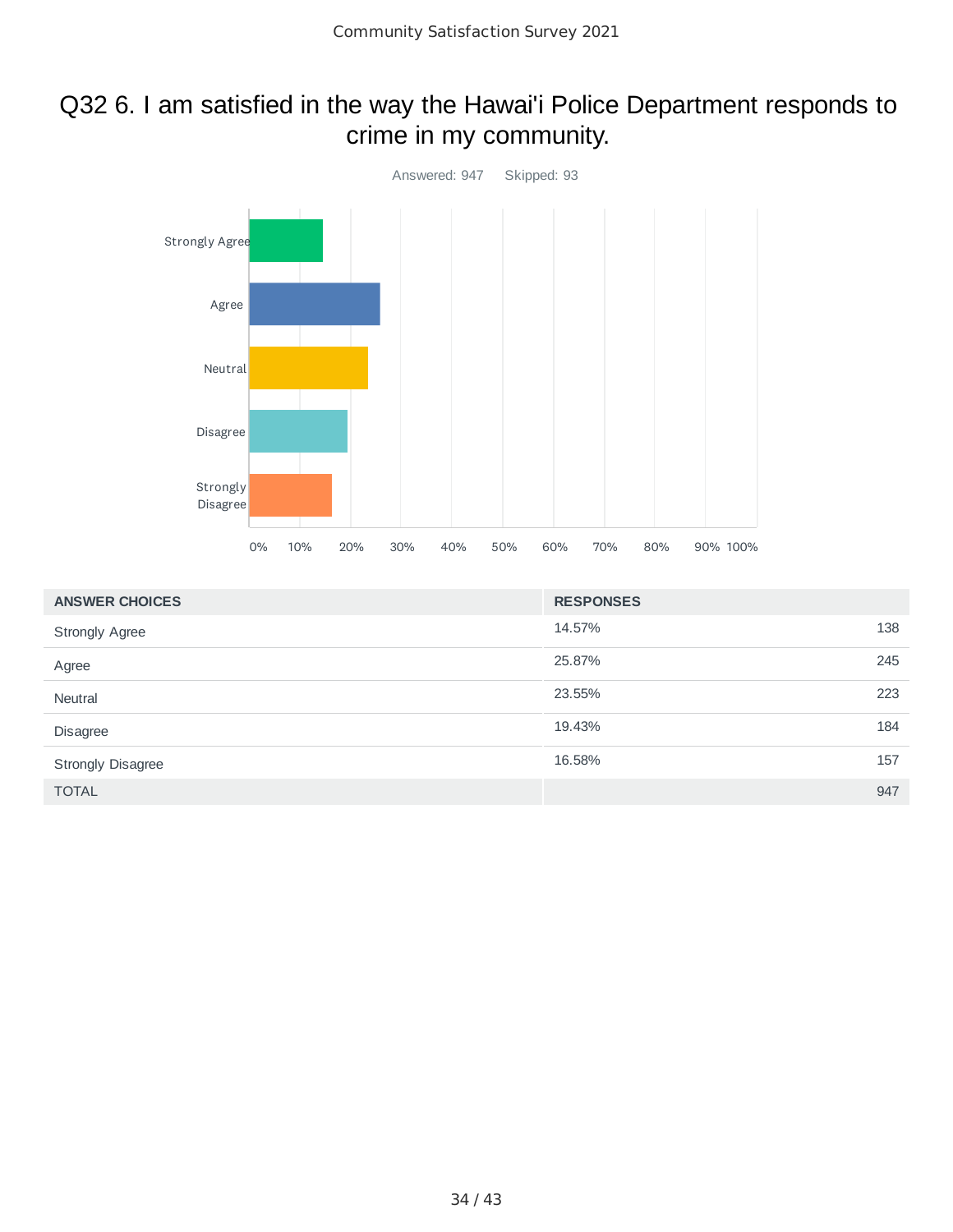#### Q33 Please provide information about your residency status by checking the appropriate box below.



| <b>ANSWER CHOICES</b>                         | <b>RESPONSES</b> |     |
|-----------------------------------------------|------------------|-----|
| I am a resident of the island of Hawai'i.     | 97.79%           | 928 |
| I am not a resident of the island of Hawai'i. | 2.21%            | 21  |
| <b>TOTAL</b>                                  |                  | 949 |
|                                               |                  |     |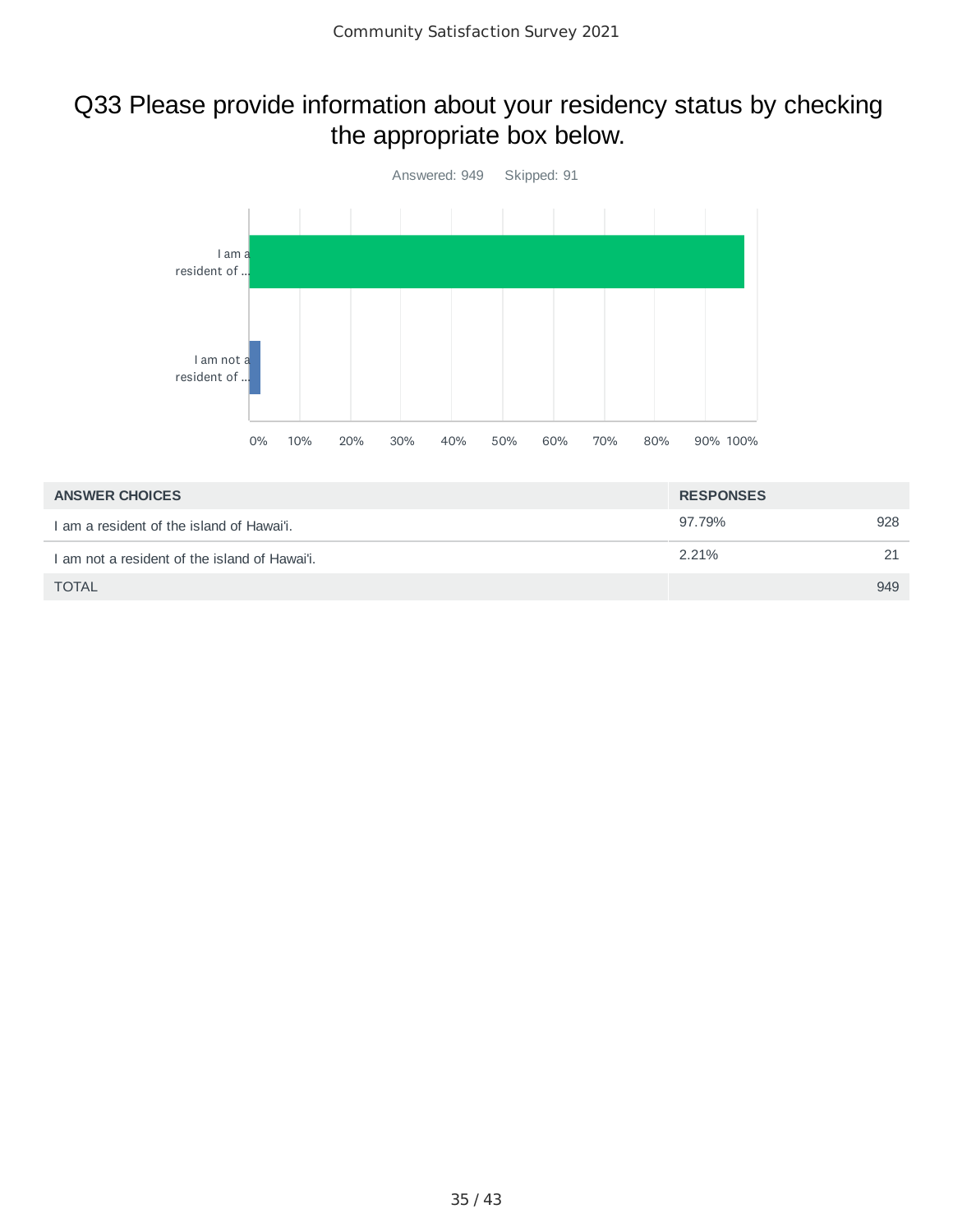## Q34 Have you been a resident of the island of Hawai'i all your life?



| <b>ANSWER CHOICES</b> | <b>RESPONSES</b> |     |
|-----------------------|------------------|-----|
| Yes                   | 36.92%           | 340 |
| <b>No</b>             | 63.08%           | 581 |
| <b>TOTAL</b>          |                  | 921 |
|                       |                  |     |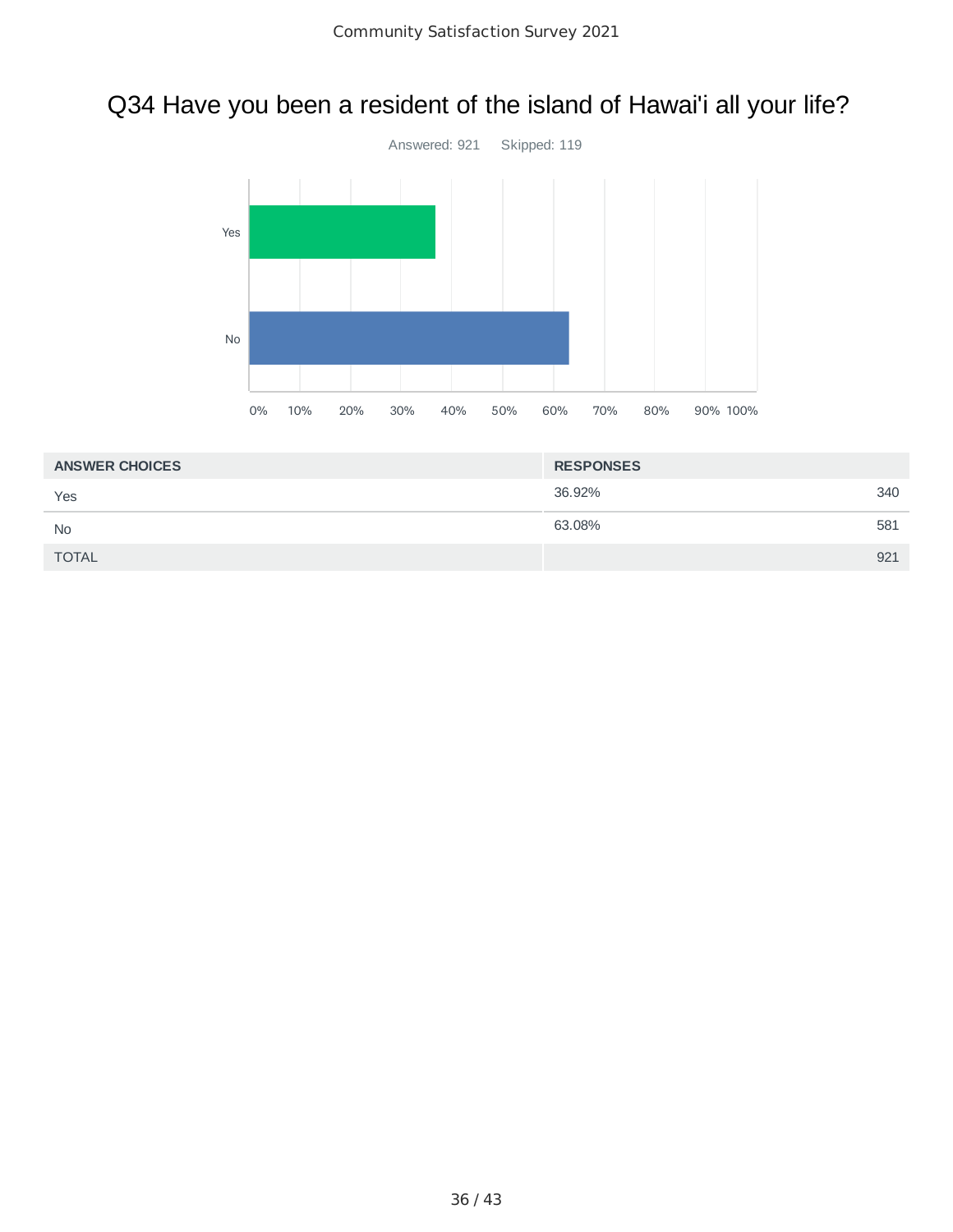

#### Q35 How long have you been a resident of the island of Hawai'i?

| <b>ANSWER CHOICES</b>     | <b>RESPONSES</b> |    |
|---------------------------|------------------|----|
| Less than one year        | 1.69%            | 10 |
| 1-2 years                 | 21<br>3.55%      |    |
| 2-5 years                 | 77<br>13.03%     |    |
| 5-10 years                | 19.29%<br>114    |    |
| $10-15$ years             | 85<br>14.38%     |    |
| 15-20 years               | 71<br>12.01%     |    |
| 20-25 years               | 12.18%           | 72 |
| More than 25 years        | 23.35%<br>138    |    |
| I do not wish to declare. | 0.51%            | 3  |
| <b>TOTAL</b>              | 591              |    |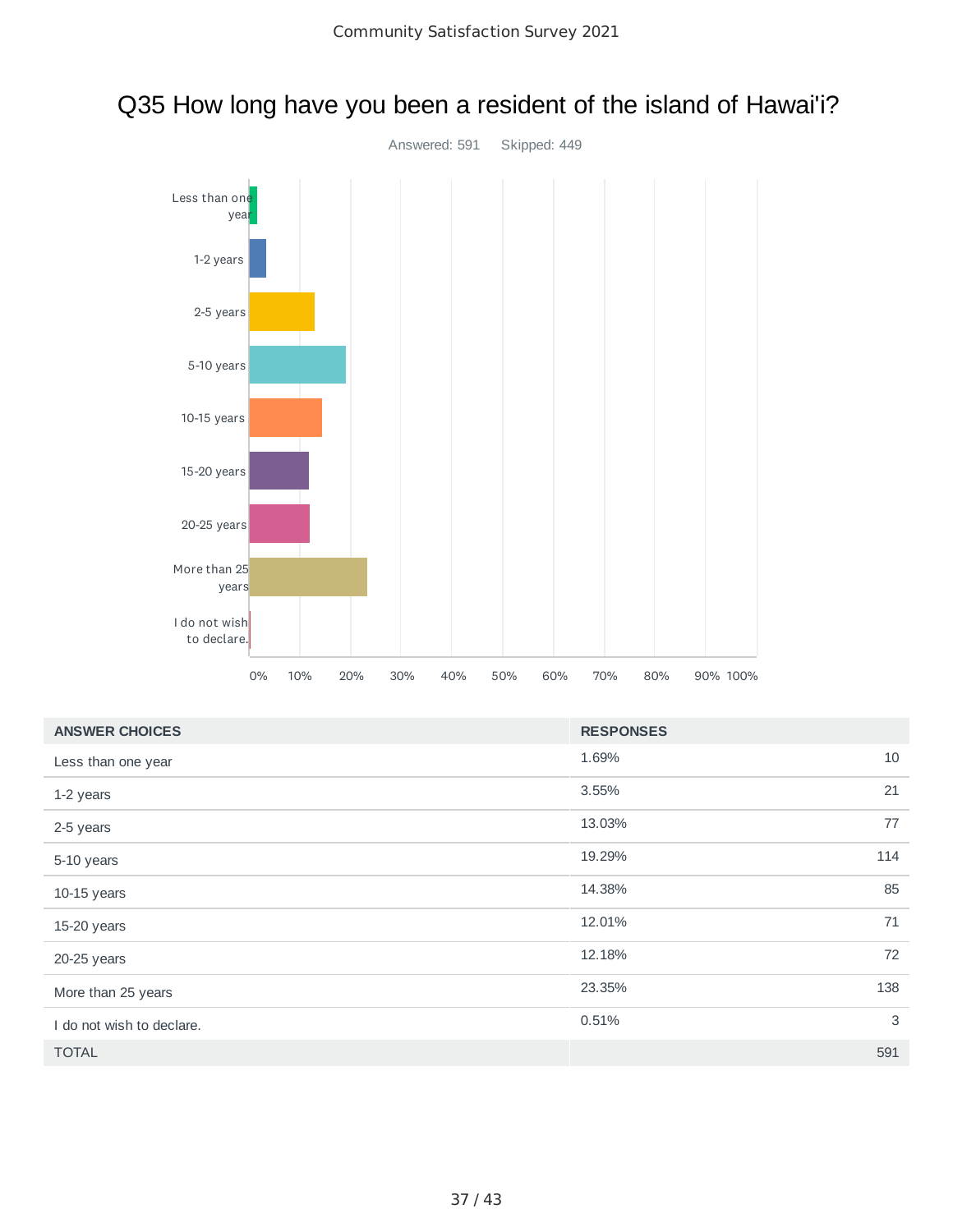

## Q36 What is your zip code?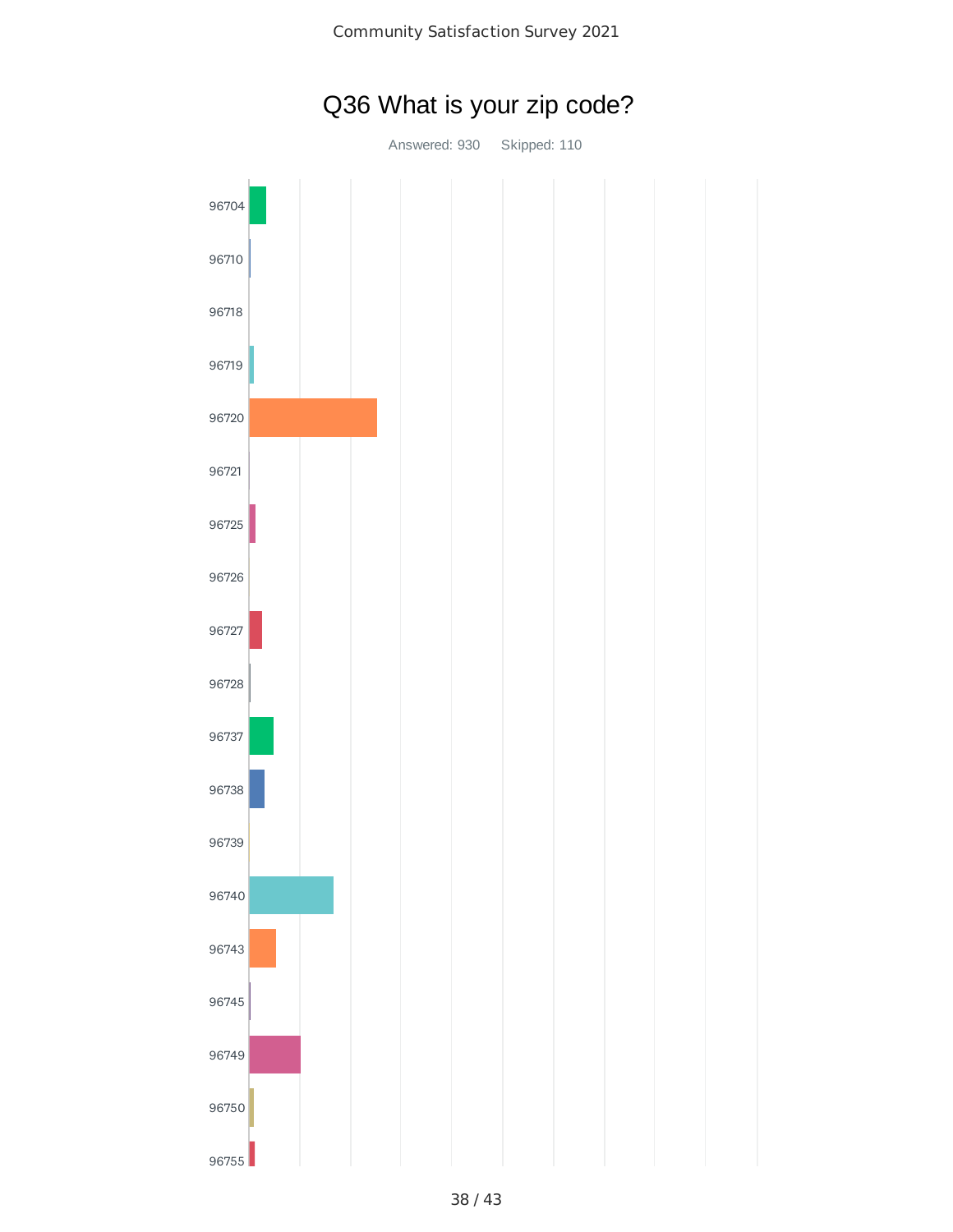#### Community Satisfaction Survey 2021

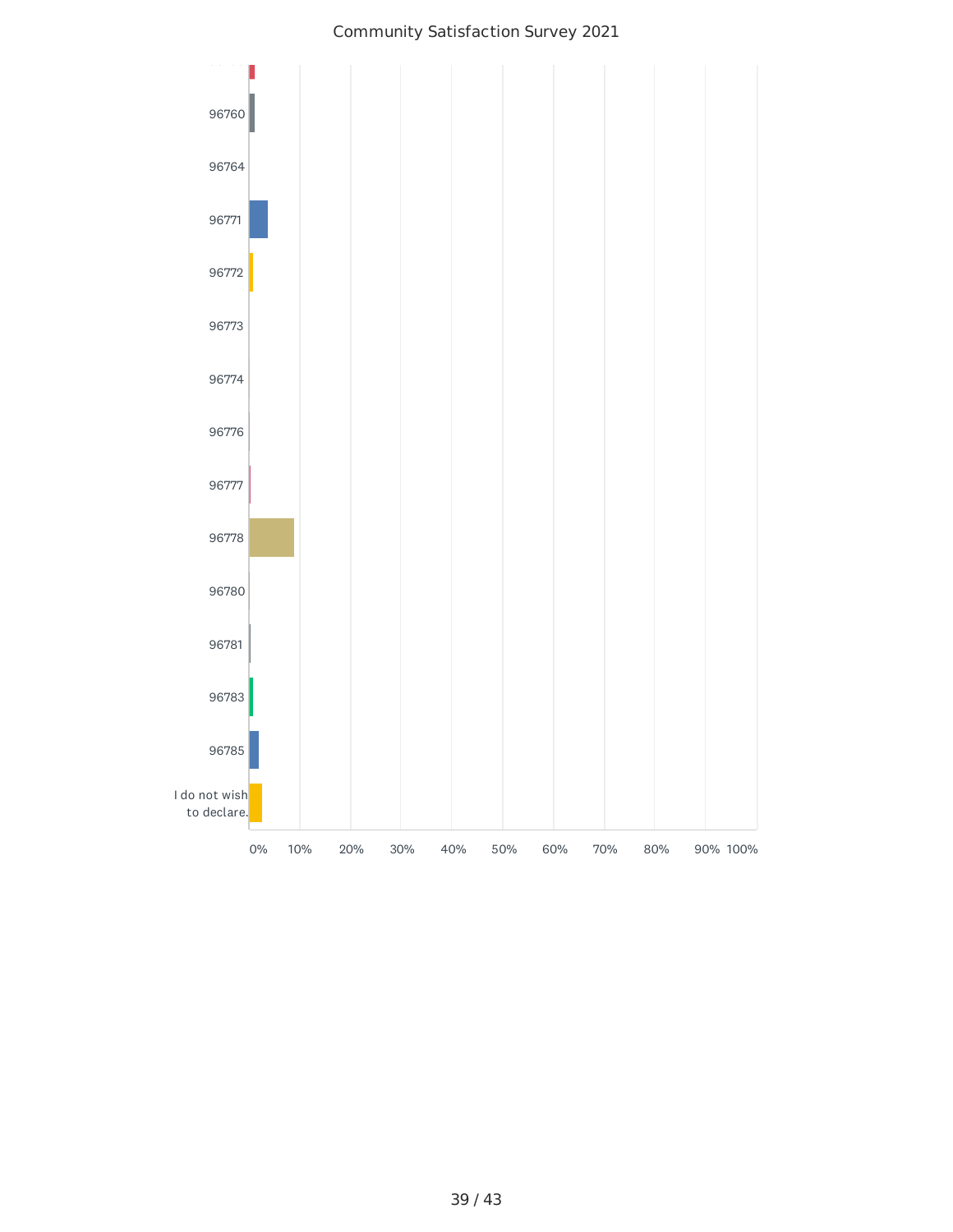| <b>ANSWER CHOICES</b> | <b>RESPONSES</b> |                           |
|-----------------------|------------------|---------------------------|
| 96704                 | 3.55%            | 33                        |
| 96710                 | 0.32%            | $\mathsf 3$               |
| 96718                 | $0.00\%$         | $\mathsf{O}\xspace$       |
| 96719                 | 0.97%            | $\mathsf 9$               |
| 96720                 | 25.27%           | 235                       |
| 96721                 | 0.22%            | $\overline{2}$            |
| 96725                 | 1.40%            | $13\,$                    |
| 96726                 | 0.11%            | $\,1\,$                   |
| 96727                 | 2.80%            | 26                        |
| 96728                 | 0.32%            | $\mathsf 3$               |
| 96737                 | 4.95%            | 46                        |
| 96738                 | 3.23%            | $30\,$                    |
| 96739                 | 0.11%            | $\mathbf 1$               |
| 96740                 | 16.67%           | 155                       |
| 96743                 | 5.38%            | 50                        |
| 96745                 | 0.43%            | $\sqrt{4}$                |
| 96749                 | 10.32%           | 96                        |
| 96750                 | 0.97%            | $\boldsymbol{9}$          |
| 96755                 | 1.18%            | $11\,$                    |
| 96760                 | 1.18%            | $11\,$                    |
| 96764                 | $0.00\%$         | $\mathsf{O}\xspace$       |
| 96771                 | 3.76%            | 35                        |
| 96772                 | 0.86%            | $\, 8$                    |
| 96773                 | $0.00\%$         | $\mathsf{O}$              |
| 96774                 | 0.11%            | $\mathbf 1$               |
| 96776                 | 0.22%            | $\overline{c}$            |
| 96777                 | 0.32%            | $\ensuremath{\mathsf{3}}$ |
| 96778                 | 9.03%            | 84                        |
| 96780                 | 0.22%            | $\overline{c}$            |
| 96781                 | 0.43%            | $\sqrt{4}$                |
| 96783                 | 0.86%            | $\, 8$                    |
| 96785                 | 2.15%            | $20\,$                    |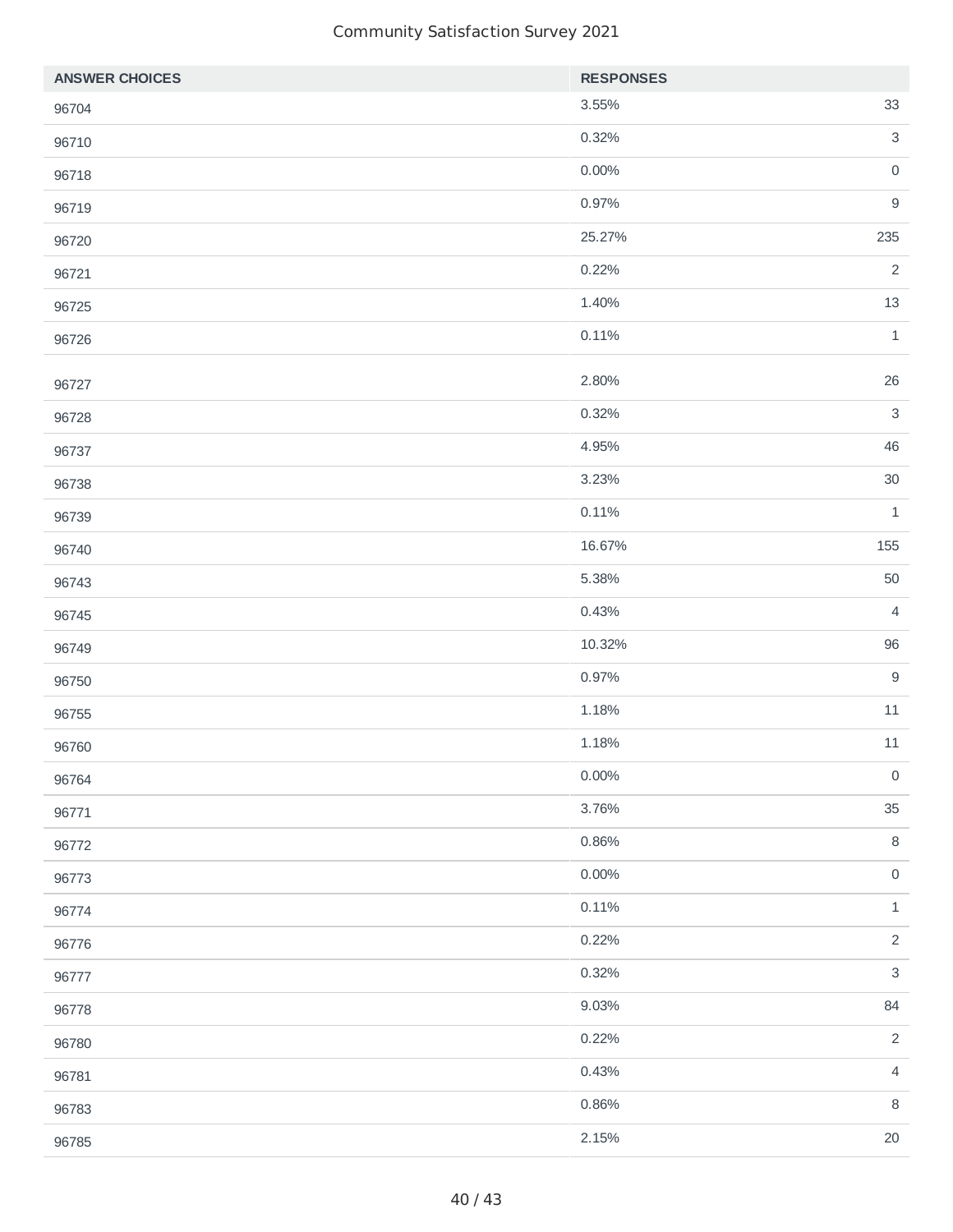| I do not wish to declare. | 2.69% | 25  |
|---------------------------|-------|-----|
| <b>TOTAL</b>              |       | 930 |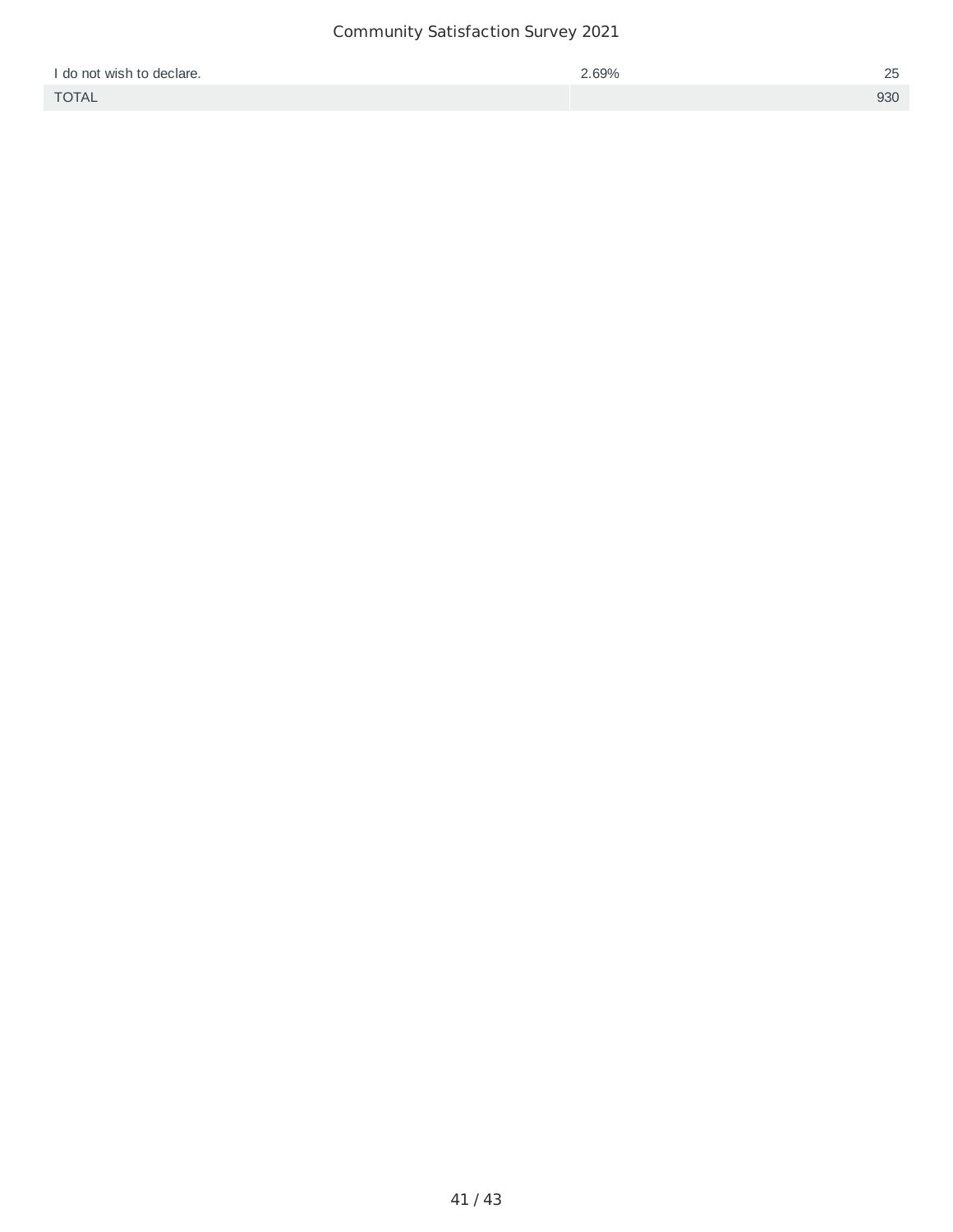